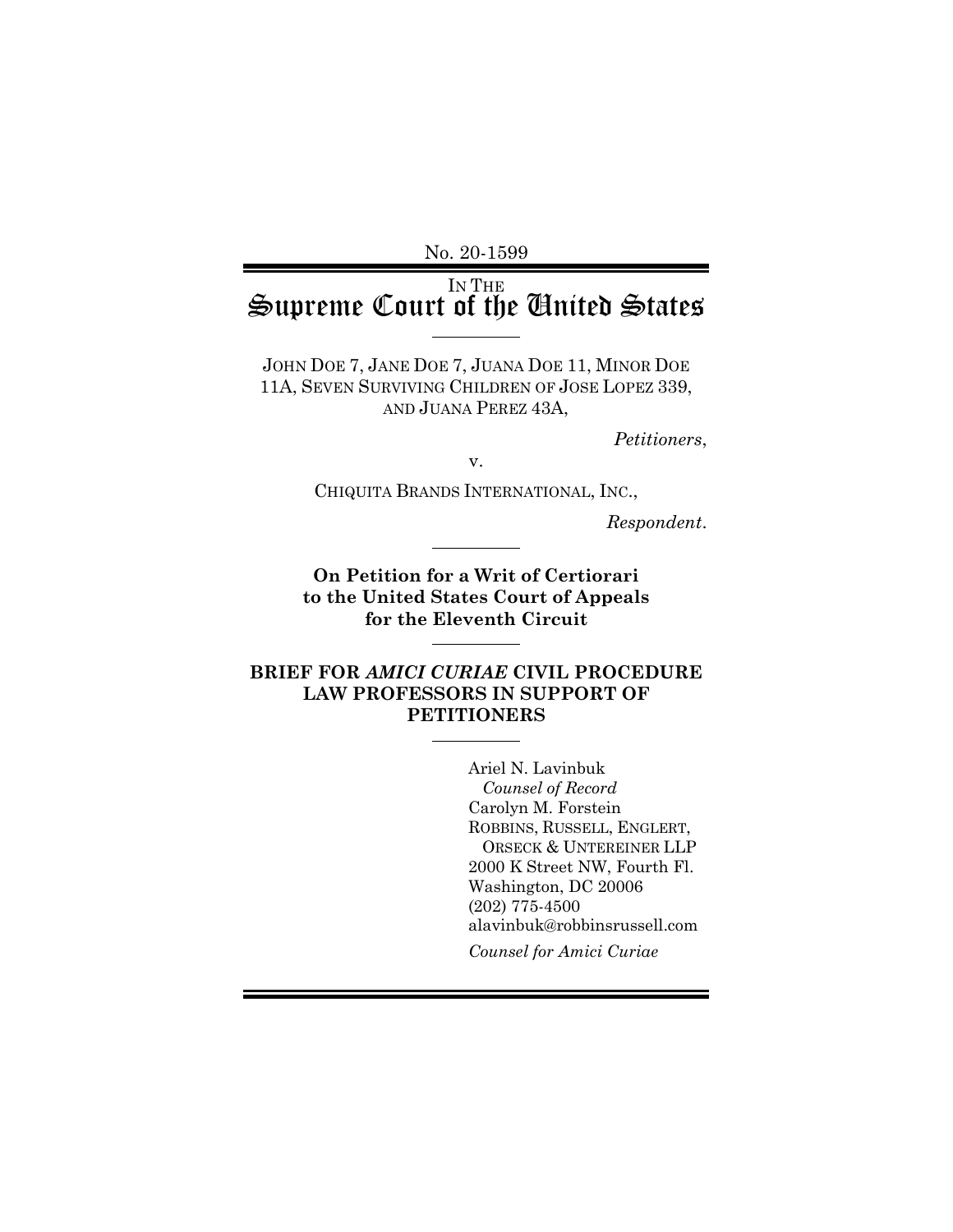## **TABLE OF CONTENTS**

**Page**

| I. This Case Raises An Important, Recurring<br>Issue That Is Not Being Uniformly       |  |
|----------------------------------------------------------------------------------------|--|
| II. The Eleventh Circuit Erred In Treating<br>Stipulated Protective Orders Differently |  |
|                                                                                        |  |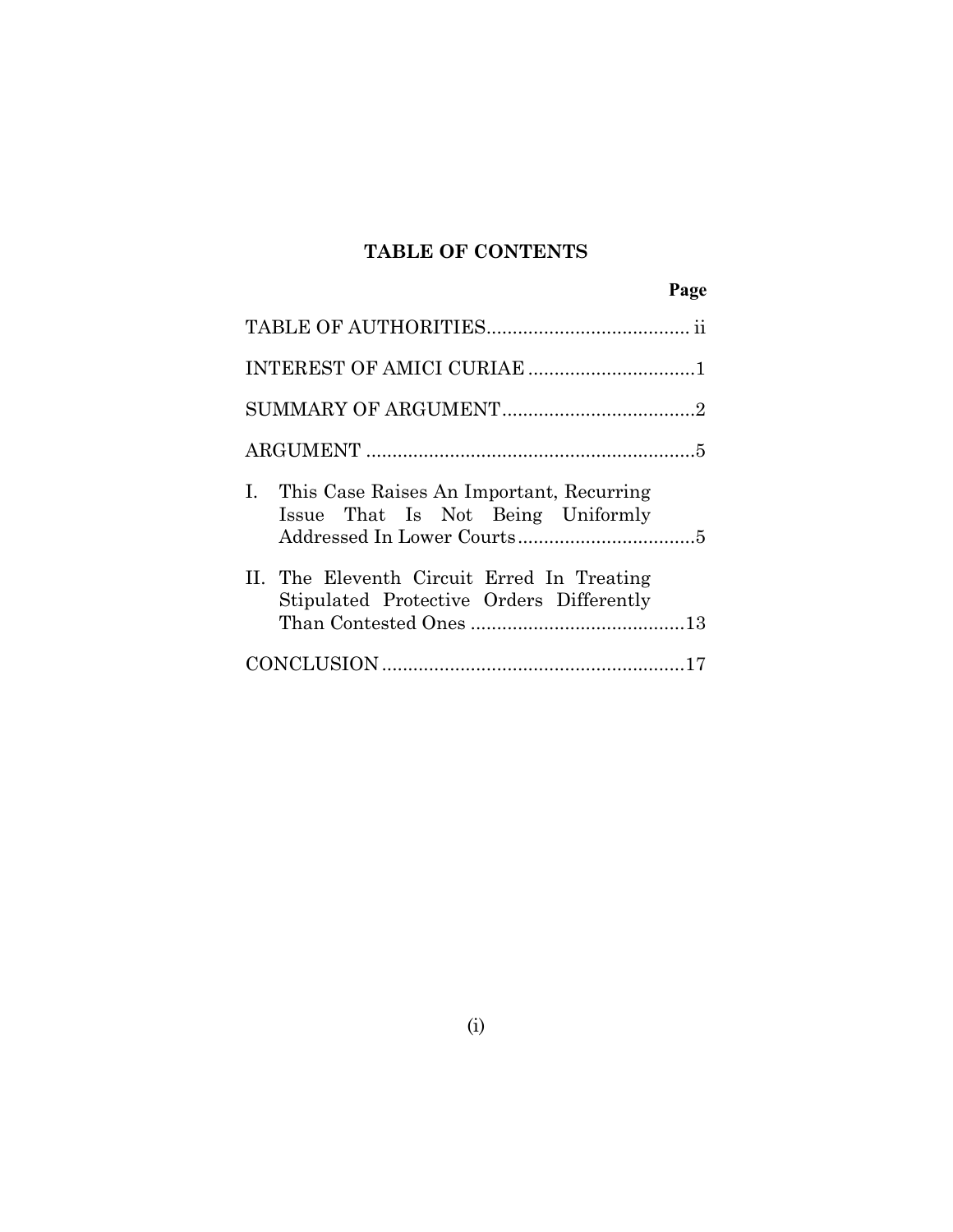# **TABLE OF AUTHORITIES**

# <span id="page-2-0"></span>**Page(s)**

### **Cases**

| <i>Allscripts Healthcare, LLC v.</i><br>DR/Decision Res., LLC,                                               |
|--------------------------------------------------------------------------------------------------------------|
| Am. Tel. & Tel. Co. v. Grady,<br>594 F.2d 594 (7th Cir. 1978)                                                |
| Beckman Indus., Inc. v. Int'l Ins. Co.,                                                                      |
| Brigham Young Univ. v. Pfizer, Inc.,                                                                         |
| <i>Chicago Tribune Co. v.</i><br><i>Bridgestone/Firestone, Inc.,</i><br>263 F.3d 1304 (11th Cir. 2001)       |
| Children's Legal Servs. P.L.L.C v.<br><i>Kresch</i> , No. CIV.A. 07-CV-10255,<br>2007 WL 4098203 (E.D. Mich. |
| China Agritech, Inc. v. Resh,                                                                                |
| John Does I–VI v. Yogi,<br>110 F.R.D. 629 (D.D.C. 1986)  15                                                  |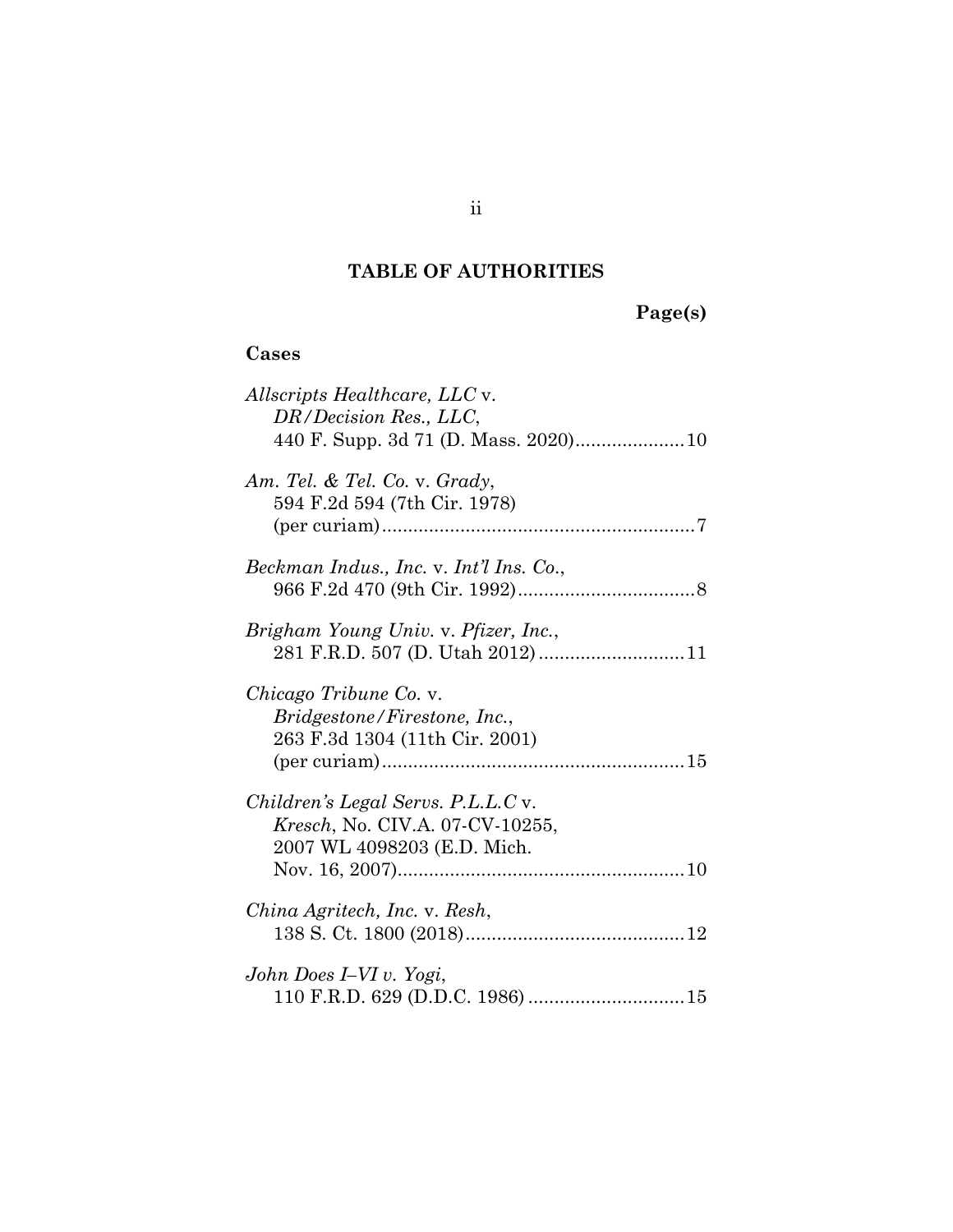# **Page(s)**

| In re: Chiquita Brands Int'l, Inc.,<br>965 F.3d 1238 (11th Cir. 2020)                                |
|------------------------------------------------------------------------------------------------------|
| Geller v. Branic Int'l Realty Corp.,                                                                 |
| Glenmede Tr. Co. v. Thompson,                                                                        |
| Guzhagin v. State Farm Mut. Auto. Ins.<br>Co., No. CIV. 07-4650 JRT/FLN,<br>2009 WL 294305 (D. Minn. |
| Heraeus Kulzer, GmbH v. Biomet, Inc.,                                                                |
| Jepson, Inc. v. Makita Elec. Works, Ltd.,                                                            |
| Jochims v. Isuzu Motors, Ltd.,                                                                       |
| Ledford v. Idaho Dep't of Juv. Corr.,<br>No. 1:12-CV-00326-BLW, 2013 WL                              |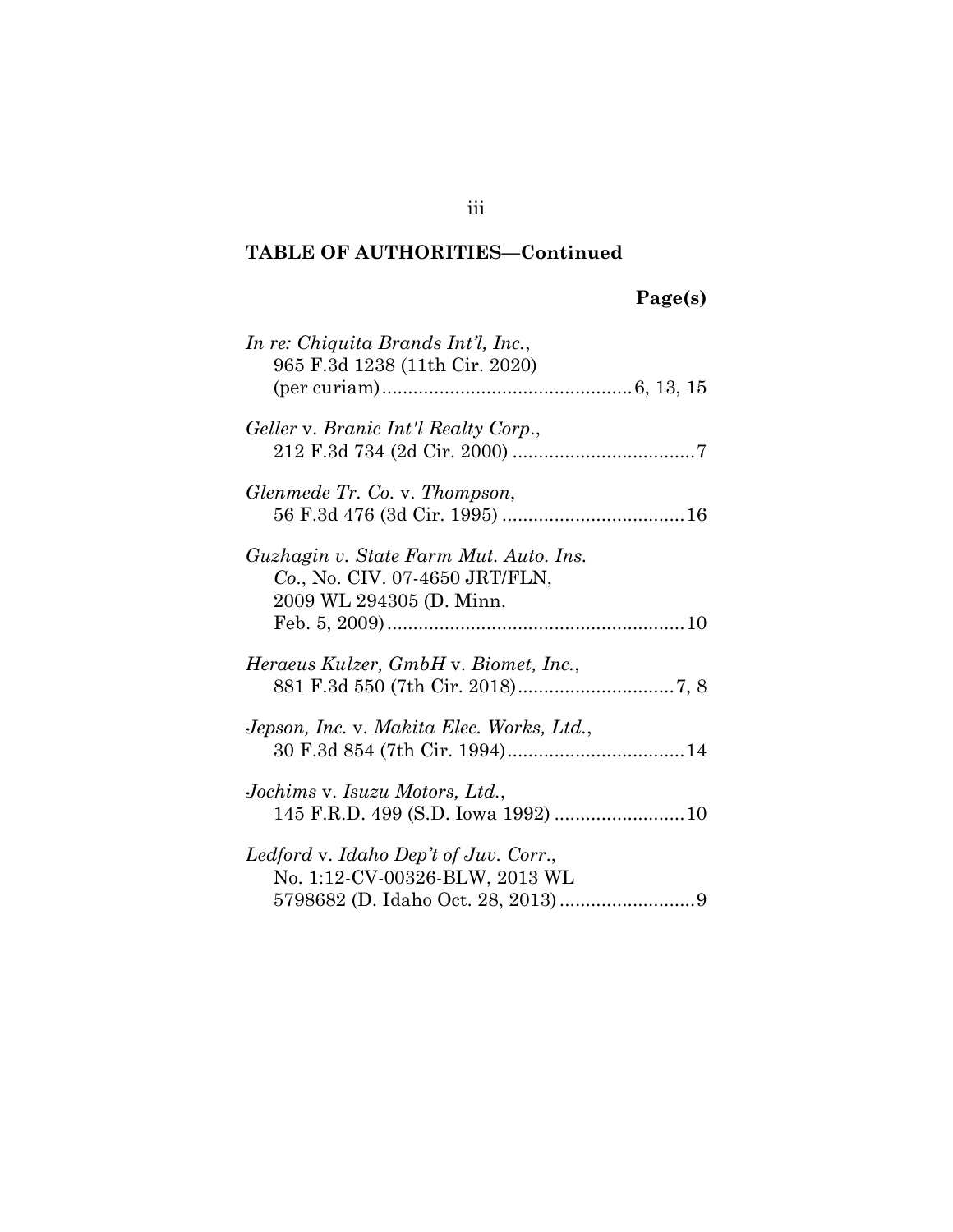# **Page(s)**

| Mod. Font Applications v. Alaska          |  |
|-------------------------------------------|--|
| Airlines, No. 219CV00561DBBCMR,           |  |
| 2021 WL 364189 (D. Utah                   |  |
|                                           |  |
| Münchener Rückversicherungs-              |  |
|                                           |  |
| Gesellschaft Aktiengesellschaft in        |  |
| München v. Northrop Grumman               |  |
| <i>Risk Mgmt. Inc.</i> , 312 F.R.D. 686   |  |
|                                           |  |
| Oakley Inc. v. Nike Inc.,                 |  |
| No. SACV122138JVSANX, 2013 WL             |  |
|                                           |  |
|                                           |  |
| Pansy v. Borough of Stroudsburg,          |  |
|                                           |  |
|                                           |  |
| Phillips ex rel. Ests. of Byrd v. Gen.    |  |
| Motors Corp., 307 F.3d 1206               |  |
|                                           |  |
|                                           |  |
| Premier Dealer Servs., Inc. v. Allegiance |  |
| Administrators, LLC, No. 2:18-CV-         |  |
| 735, 2021 WL 266327                       |  |
|                                           |  |
|                                           |  |
| Procter & Gamble Co. v. Bankers Tr.       |  |
|                                           |  |
|                                           |  |

iv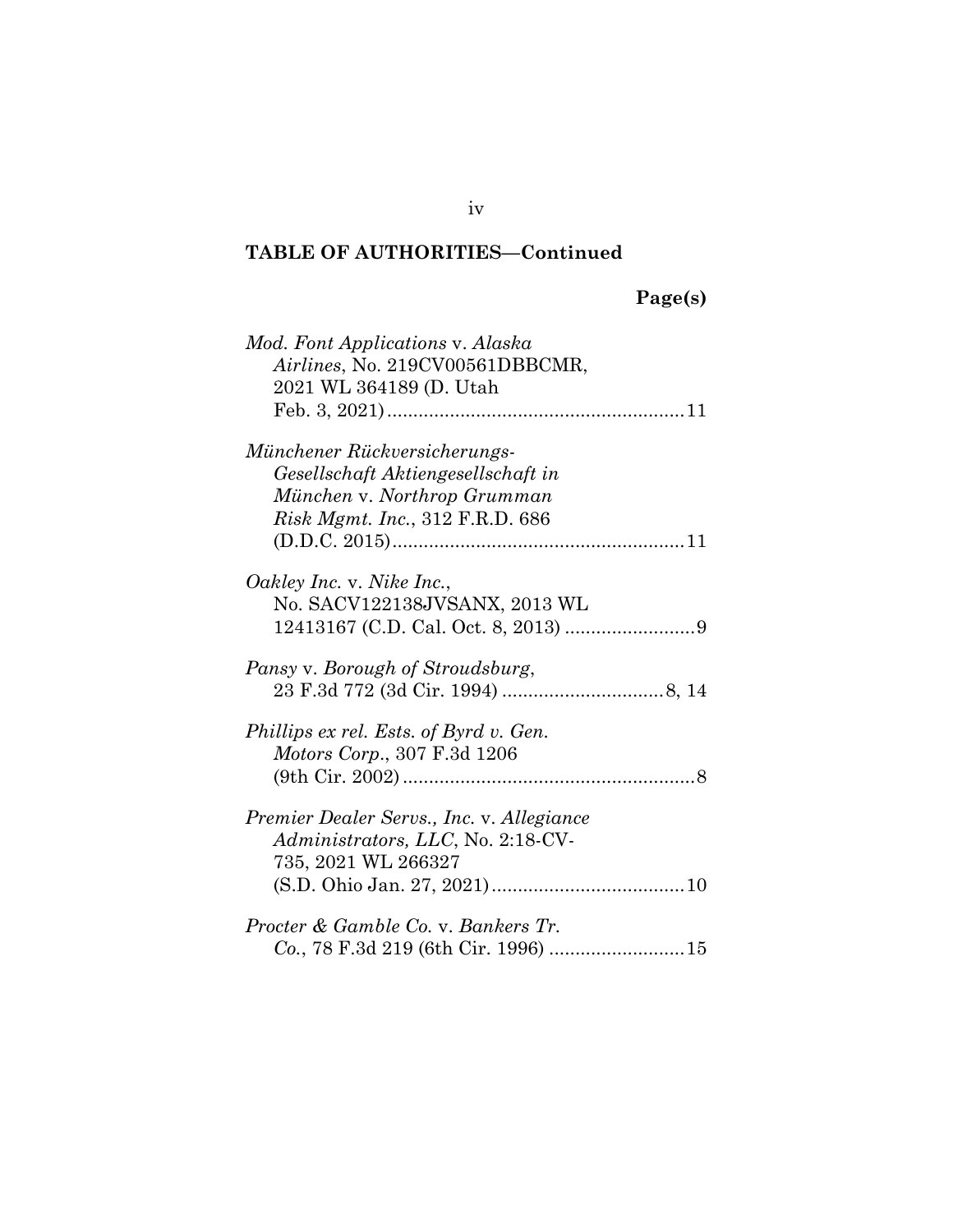# **Page(s)**

| Pub. Citizen v. Liggett Grp., Inc.,                                             |
|---------------------------------------------------------------------------------|
| In re Roman Cath. Archbishop of<br>Portland in Oregon,                          |
| Seattle Times Co. v. Rhinehart,                                                 |
| SEC v. TheStreet.com,                                                           |
| Shane Grp., Inc. v. Blue Cross Blue<br><i>Shield of Mich.</i> , 825 F.3d 299    |
| Rules                                                                           |
|                                                                                 |
| <b>Other Authorities</b>                                                        |
| Ann. Manual Complex Lit. (4th ed.)                                              |
| Seth Katsuya Endo, Contracting for<br>Confidential Discovery, 53 U.C.           |
| Federal Rules of Civil Procedure, Rules<br>and Commentary, Rule 26 (2021 ed.)14 |

v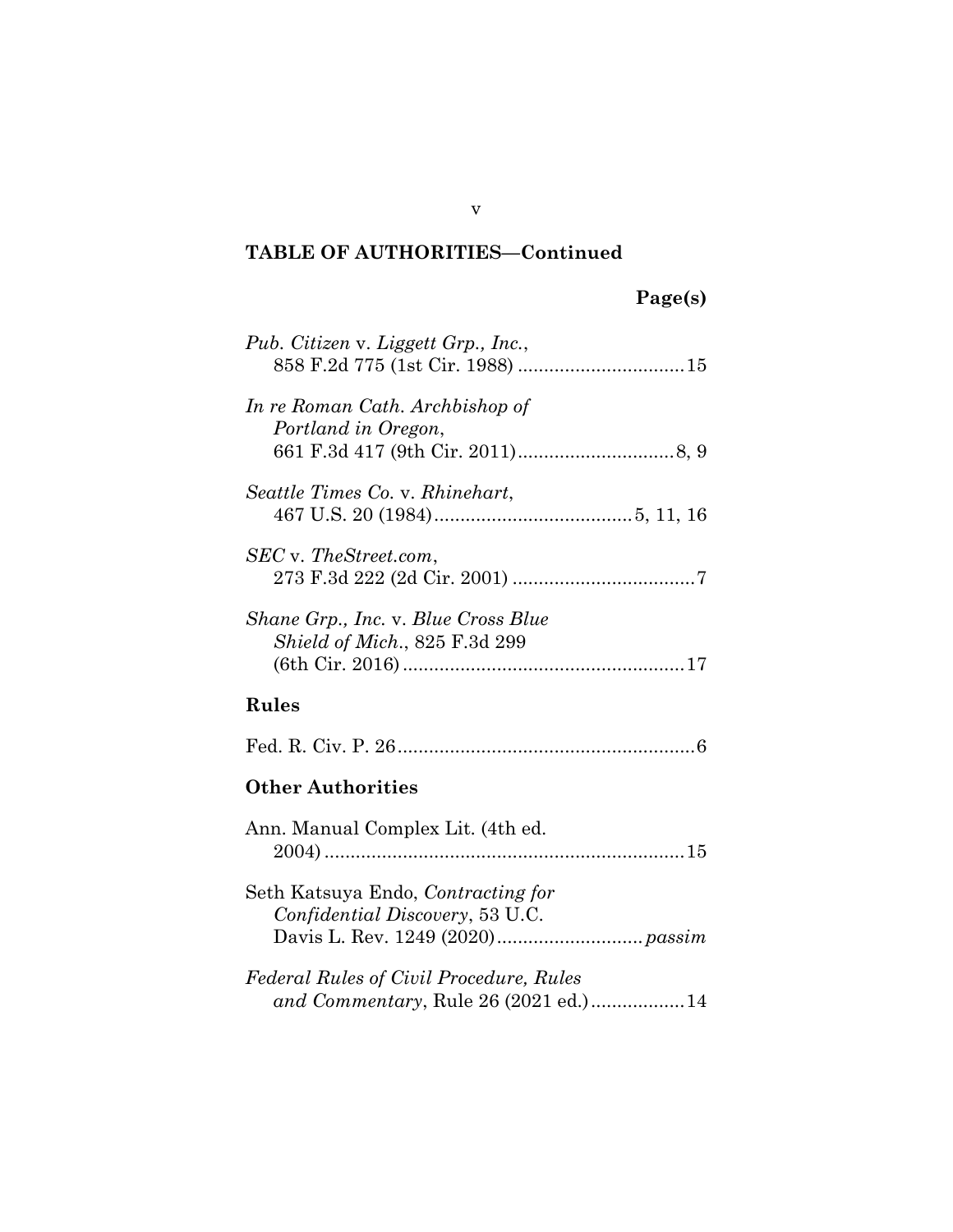# **Page(s)**

| Richard L. Marcus, Myth and Reality in<br><i>Protective Order Litigation, 69</i> |
|----------------------------------------------------------------------------------|
|                                                                                  |
| Robert Timothy Reagan, Confidential                                              |
| Discovery: A Pocket Guide on                                                     |
| <i>Protective Orders,</i>                                                        |
|                                                                                  |
| Charles Alan Wright & Arthur R.                                                  |
| Miller, Federal Practice & Procedure                                             |
|                                                                                  |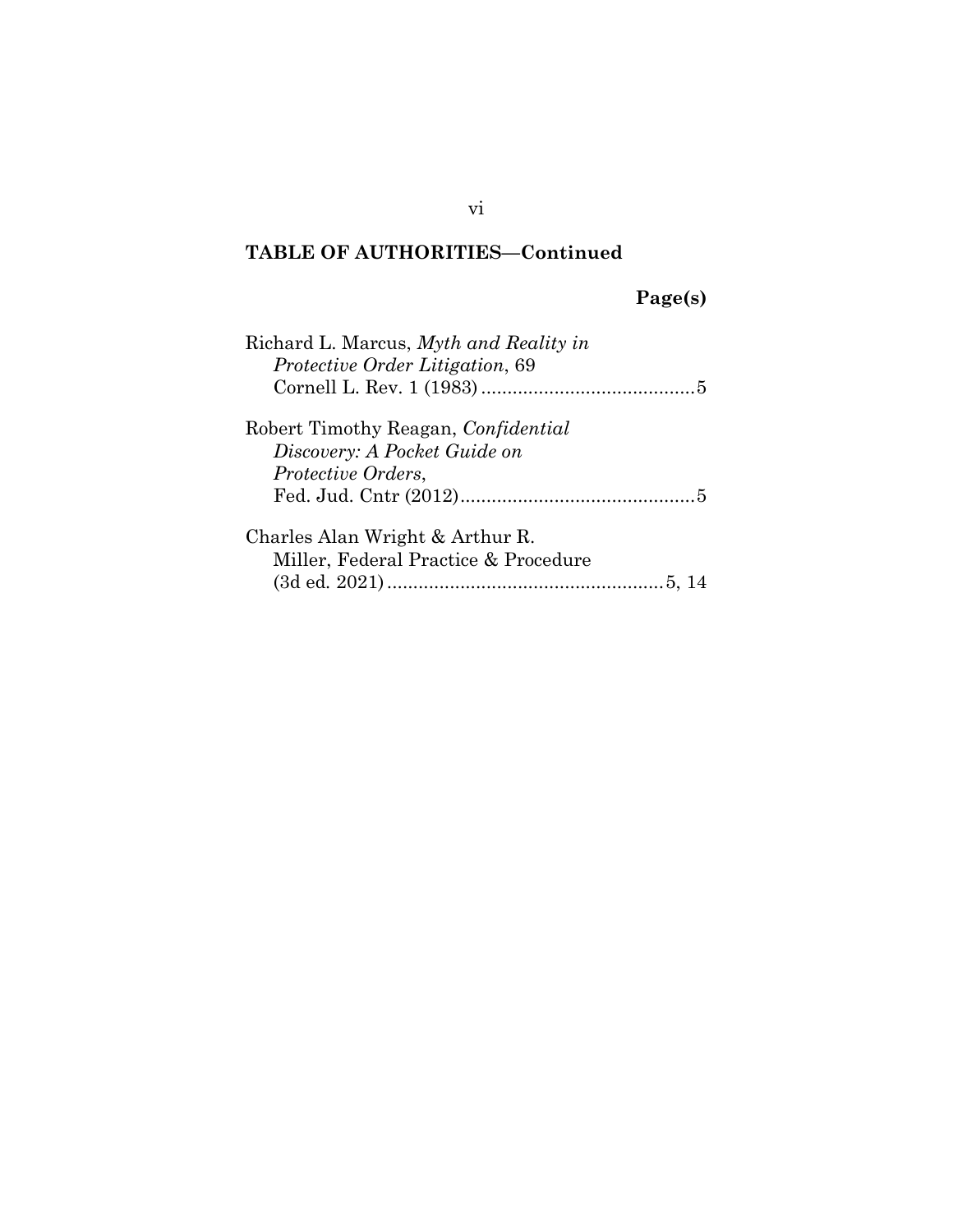#### <span id="page-7-0"></span>**INTEREST OF AMICI CURIAE[1](#page-7-2)**

*Amici Curiae* are professors of civil procedure at law schools throughout the United States. Amici have no personal interest in the outcome of this case but write to share their professional views regarding the need for this Court's review given the circuit conflict created by the decision below on discovery practice and procedure.

Seth Katsuya Endo is an assistant professor of law at the University of Florida Levin College of Law.[2](#page-7-3) Professor Endo teaches, researches, and publishes on civil procedure, including a recent study on federal courts' treatment of proposed stipulated protective orders in *Contracting for Confidential Discovery*, 53 U.C. Davis L. Rev. 1249 (2020).

<span id="page-7-1"></span>Helen Hershkoff is the Herbert M. and Svetlana Wachtell Professor of Constitutional Law and Civil Liberties at New York University School of Law. She is a co-author of a leading civil procedure casebook and teaches civil procedure and federal jurisdiction.

Jennifer A. Kreder is a Professor of Law at Northern Kentucky University-Chase College of Law. She teaches civil procedure and pretrial litigation.

<span id="page-7-2"></span><sup>&</sup>lt;sup>1</sup> All counsel of record received timely notice of the intent to file this amicus brief under Supreme Court Rule 37.2(a), and all parties have consented in writing to its filing. Amici and their counsel have authored the entirety of this brief, and no person other than amici or their counsel has made a monetary contribution to the preparation or submission of this brief.

<span id="page-7-3"></span><sup>2</sup> All institutional affiliations are given for identification purposes only.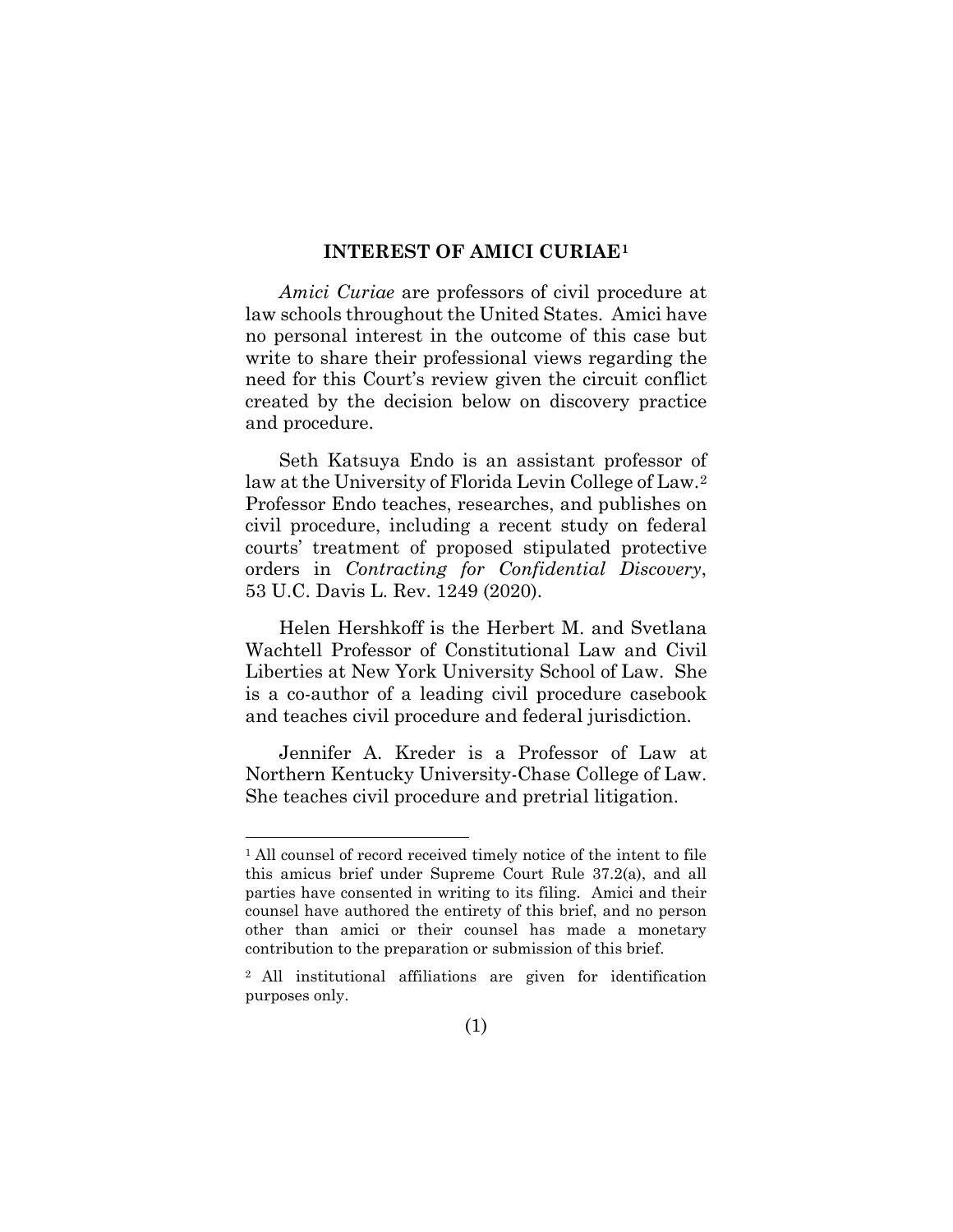David I. Levine is the Raymond Sullivan Professor of Law at the University of California Hastings College of the Law. He is the coauthor or coeditor of multiple books and articles on civil procedure and teaches civil procedure and remedies.

Noah Benjamin Novogrodsky is the Carl M. Williams Professor of Law & Ethics at the University of Wyoming College of Law. He teaches civil procedure and his scholarship focuses on transnational human rights problems.

Portia Pedro is an Associate Professor at the Boston University School of Law. She researches and publishes on civil procedure and teaches civil procedure, remedies, and evidence.

Beth Stephens is a Distinguished Professor of Law at Rutgers Law School. She teaches, researches, and publishes on issues of federal civil procedure.

Susan Sturm is the George M. Jaffin Professor of Law and Social Responsibility and the founding director of the Center for Institutional and Social Change at Columbia Law School. She teaches, researches, and publishes on civil procedure and lawyer leadership.

#### <span id="page-8-0"></span>**SUMMARY OF ARGUMENT**

For both good and ill, stipulated protective orders are an important and widely used part of modern civil litigation. Among other things, they allow courts and litigants to streamline discovery procedures and establish confidentiality protocols while minimizing the burden on courts. Despite the practical significance of such orders and their use in a broad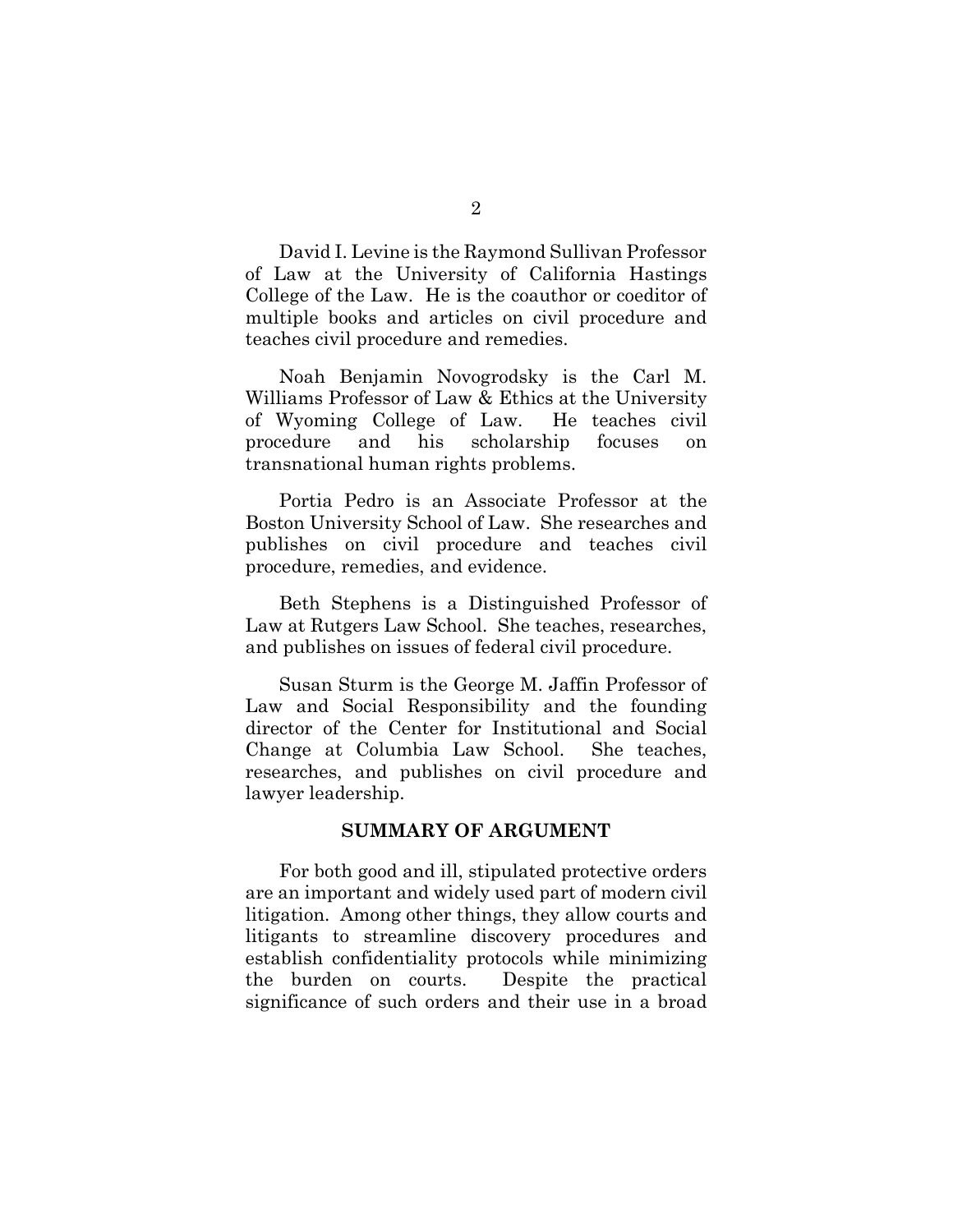range of cases, the case law on stipulated protective orders is deeply fractured and this split has significant consequences for litigants.

The Federal Rules do not distinguish between protective orders that are the result of consensus (*i.e.*, stipulated) versus contest (*i.e.*, litigated). Both require a finding of "good cause" by a court prior to entry. Nevertheless, in the opinion below, the Eleventh Circuit asserted that stipulated protective orders are entered without such a finding, and from that assertion held that when faced with a motion to modify such protective orders, the party seeking to *maintain* the status quo bears the burden of showing good cause to do so. In so holding, the Eleventh Circuit distinguished stipulated protective orders from those entered as a result of litigation; as to the latter, the party seeking to modify the protective order bears the burden of establishing good cause.

The Eleventh Circuit's decision deepens a circuit split. In contrast to the court below, the Second, Third, and Seventh Circuits all take the opposite approach. In those circuits, a movant *always* bears the burden of justifying modification, regardless of whether the protective order originally was stipulated or disputed. Disagreement on where burden properly lies is likewise evident in the Ninth Circuit and throughout district courts in other circuits.

The Eleventh Circuit also misconstrues the Federal Rules of Civil Procedure. Rule 26(c) does not except any kind of protective order from the "good cause" requirement. Nor does that Rule contemplate a divide between stipulated and disputed protective orders, or a basis for disputed protective orders to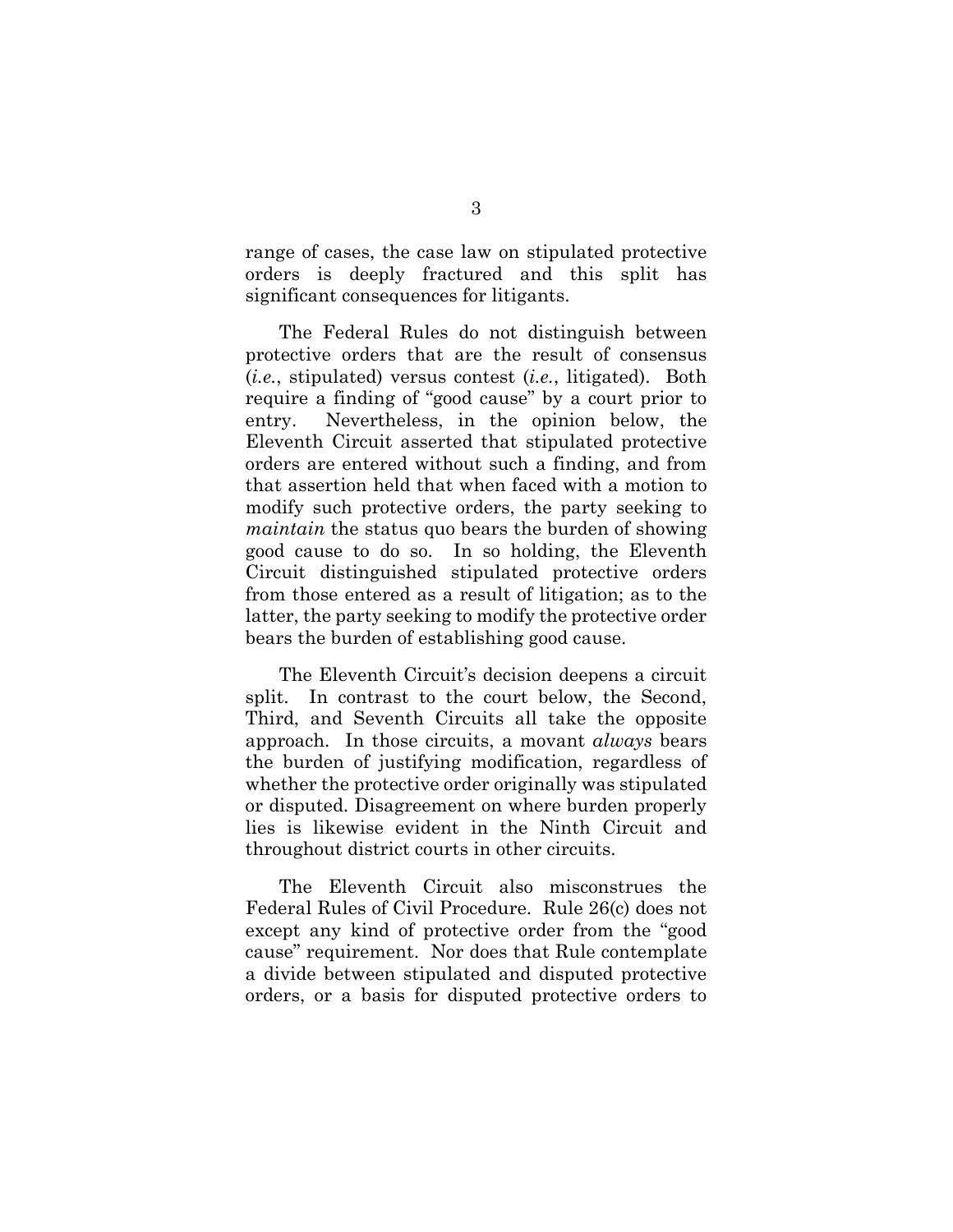offer more significant protection to litigants than stipulated ones.

This case has important implications for the public, litigants, and courts. First, if courts may enter stipulated protective orders without first making a finding of good cause, the common-law public right of access may be impinged. Second, the decision deepens a circuit split as to the standards for dealing with stipulated protective orders. Litigants, especially in multidistrict litigation, now face conflicting standards regarding the protections afforded their sensitive information. Litigants in ordinary cases also face uncertainty and confusing incentives. If parties are unable to rely on stipulated protective orders to the same extent as disputed ones, they may be reluctant to negotiate protective orders in the first place, for fear that their protections may prove illusory only after an important disclosure or production already has been made. Or parties may manufacture disputes at the outset simply to obtain a more ironclad protective order that bears the "right kind" of judicial imprimatur. Both outcomes would be bad for courts, which will be asked to litigate discovery disputes that might otherwise have been avoided.

The divergence in case law, widespread and recurring nature of the issue, and practical significance for litigants and courts all support the need for this Court's review.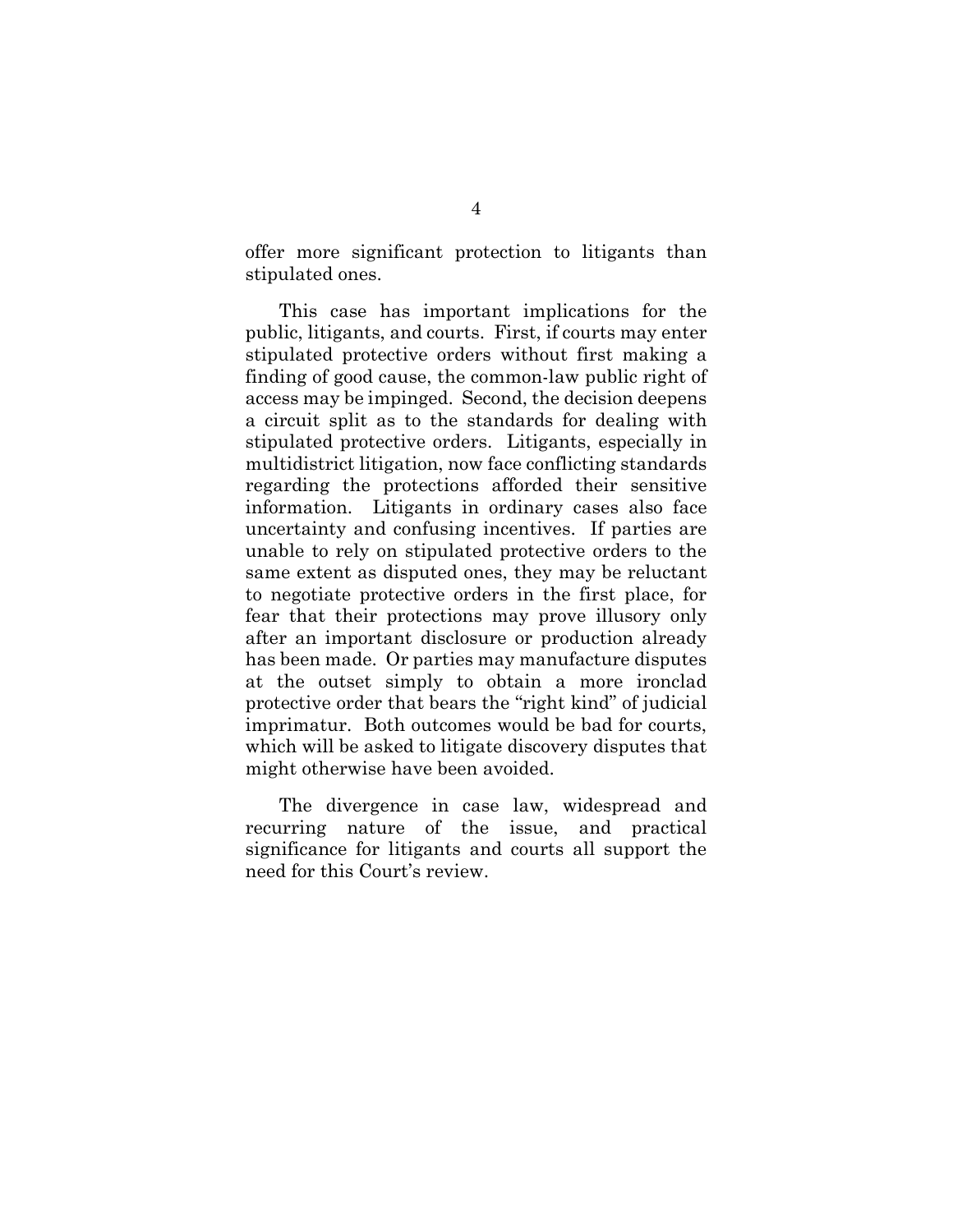#### <span id="page-11-1"></span><span id="page-11-0"></span>**ARGUMENT**

#### **I. This Case Raises An Important, Recurring Issue That Is Not Being Uniformly Addressed In Lower Courts**

Stipulated protective orders are a longstanding and broadly used tool in civil litigation. See generally Seth Katsuya Endo, *Contracting for Confidential Discovery*, 53 U.C. Davis L. Rev. 1249, 1252 & n.9 (2020) (surveying use of such orders). Our system affords litigants significant power to gather information—a power that routinely is directed toward information deemed sensitive or confidential by the party holding it. When combined with the presumption that litigation should be transparent, litigants are often confronted with the possibility that their most private information might become known not only to an opposing party but to the public, as well.

<span id="page-11-5"></span><span id="page-11-4"></span><span id="page-11-3"></span><span id="page-11-2"></span>One common procedural mechanism for counterbalancing this aspect of discovery is the protective order. See, *e.g., Seattle Times Co.* v. *Rhinehart*, 467 U.S. 20, 34-35 (1984)*.* And because most litigants tend to have a common interest in shielding their own information from public scrutiny, many protective orders are entered into by stipulation rather than by contested motion. See, *e.g.*, Richard L. Marcus, *Myth and Reality in Protective Order Litigation*, 69 Cornell L. Rev. 1, 2 (1983). When parties agree on terms, "[i]t is common for parties to present to the court a stipulated protective order for the court to sign." Robert Timothy Reagan, *Confidential Discovery: A Pocket Guide on Protective Orders*, Fed. Jud. Cntr 6 (2012); *see also* 8A Charles Alan Wright & Arthur R. Miller, Federal Practice &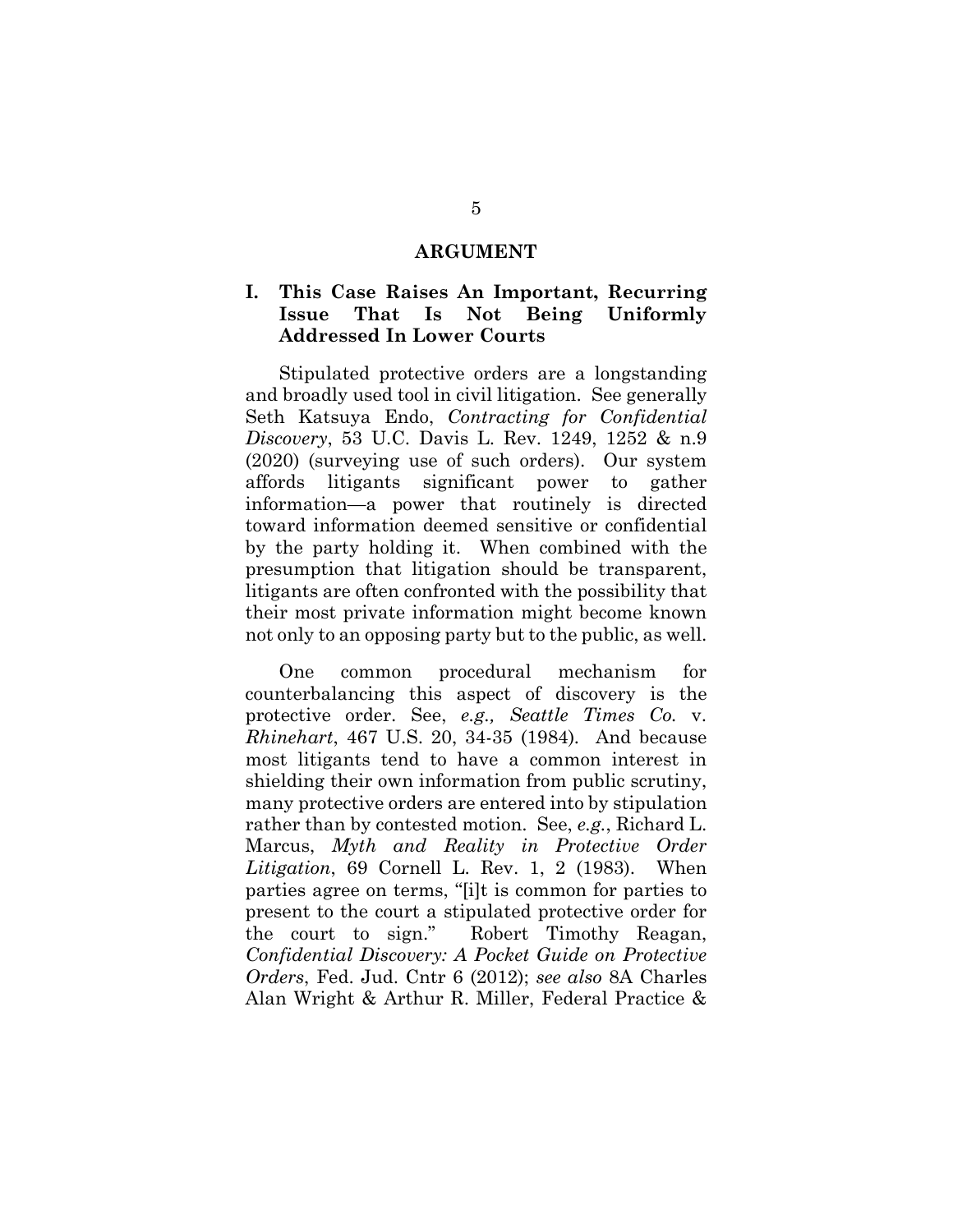Procedure § 2035 (3d ed*.* 2021) ("Protective orders have often been sought by agreement"); Pet. 20 ("the majority of protective orders are stipulated to, at least in part.").

<span id="page-12-1"></span>The Federal Rules proscribe a standard by which courts should evaluate the need for protective orders: "good cause." Fed. R. Civ. P.  $26(c)(1)$ . The Rules, however, do not expressly differentiate between stipulated and contested protective orders, nor do they provide a standard by which courts should evaluate requests to modify or withdraw protective orders of any kind after they have been entered.

While all of the circuits place a burden of showing good cause on the party seeking to modify or withdraw a protective order that was entered pursuant to a *contested* motion, the Petition ably demonstrates that Courts of Appeals have taken different and conflicting approaches to requests to modify or withdraw *stipulated* protective orders.

<span id="page-12-0"></span>The Eleventh Circuit, in the ruling below, held that "the party seeking continued protection from the stipulated order (i.e., the party opposing the modification)" has "the burden of establishing good cause" when faced with a motion to modify. *In re: Chiquita Brands Int'l, Inc.*, 965 F.3d 1238, 1250 (11th Cir. 2020) (per curiam). However, "when a court enters a *disputed* protective order," the party "moving to modify the protective order bears the burden to establish good cause." *Id.* This holding, which the Eleventh Circuit described as "a bright-line rule," treats all stipulated protective orders as "umbrella" protective orders—*i.e.*, those that permit parties to designate certain types of discovery materials as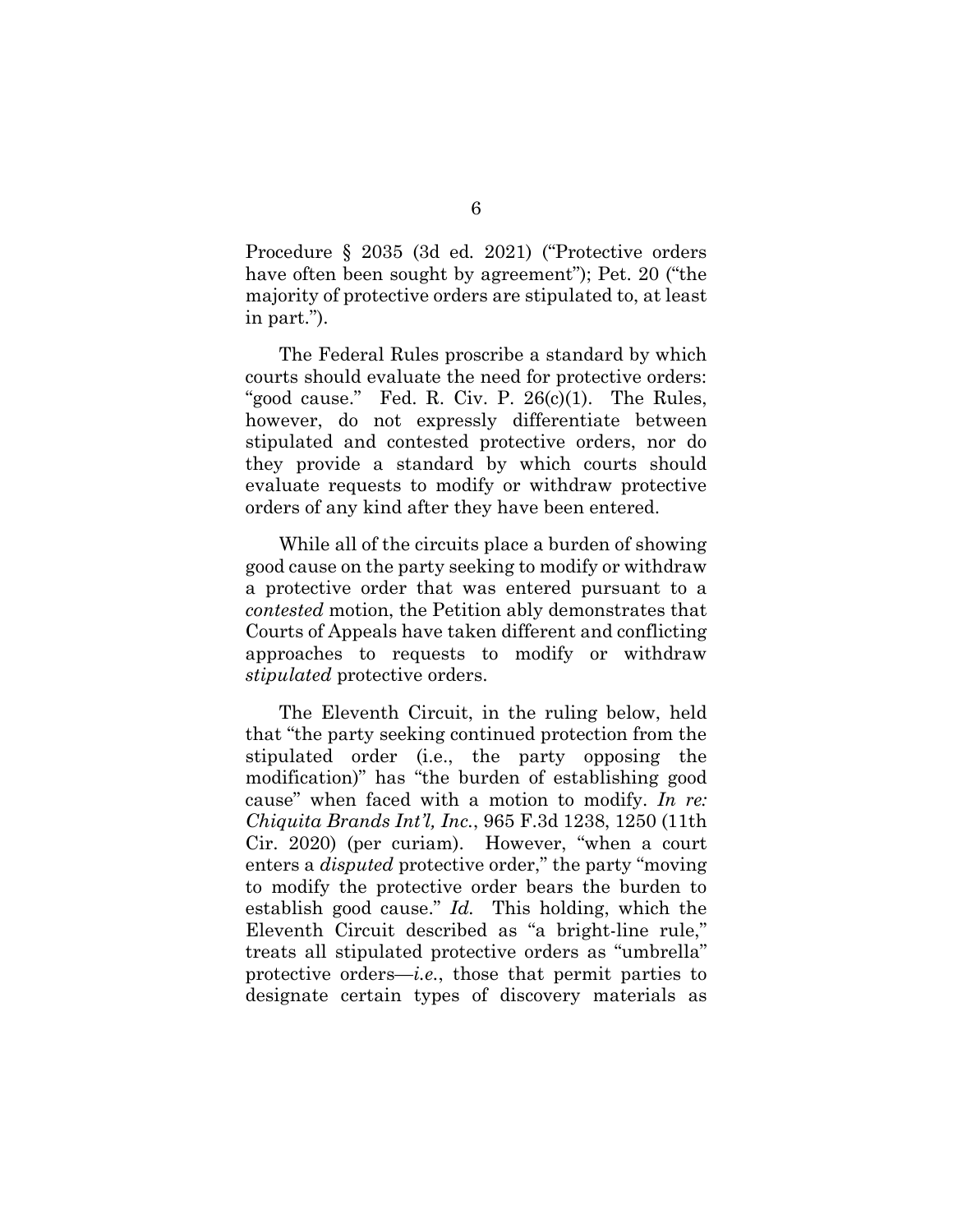confidential and are entered without a particularized showing of need for the protection of specific information—and, thus, differs sharply from other Circuit precedent.

<span id="page-13-1"></span>By contrast, the Second, Third, and Seventh Circuits have all held that the *movant* bears the burden of showing good cause to modify a stipulated protective order, although with variations on the nature of the burden. The Second Circuit, without distinguishing between disputed and stipulated protective orders, has explained that a movant's "required showing must be more substantial than the good cause needed to obtain a sealing order in the first instance." *Geller* v. *Branic Int'l Realty Corp*., 212 F.3d 734, 738 (2d Cir. 2000). As "a witness should be entitled to rely upon the enforceability of a protective order," the Second Circuit explained, modification is only appropriate upon "a showing of improvidence in the grant of a Rule 26(c) protective order or some extraordinary circumstance or compelling need." *Id.*  (internal quotation marks omitted); see also *SEC* v. *TheStreet.com*, 273 F.3d 222, 229 (2d Cir. 2001) (same).

<span id="page-13-3"></span><span id="page-13-2"></span><span id="page-13-0"></span>The Seventh Circuit, similarly, has found that "the party seeking modification [] has the burden of showing good cause to modify the protective order." *Heraeus Kulzer, GmbH* v. *Biomet, Inc.*, 881 F.3d 550, 566 (7th Cir. 2018). Although the Seventh Circuit has not embraced the Second Circuit's "extraordinary circumstance" requirement, the Seventh Circuit has held that "where a protective order is agreed to by the parties before its presentation to the court, there is a higher burden on the movant to justify the modification." *Am. Tel. & Tel. Co.* v. *Grady*, 594 F.2d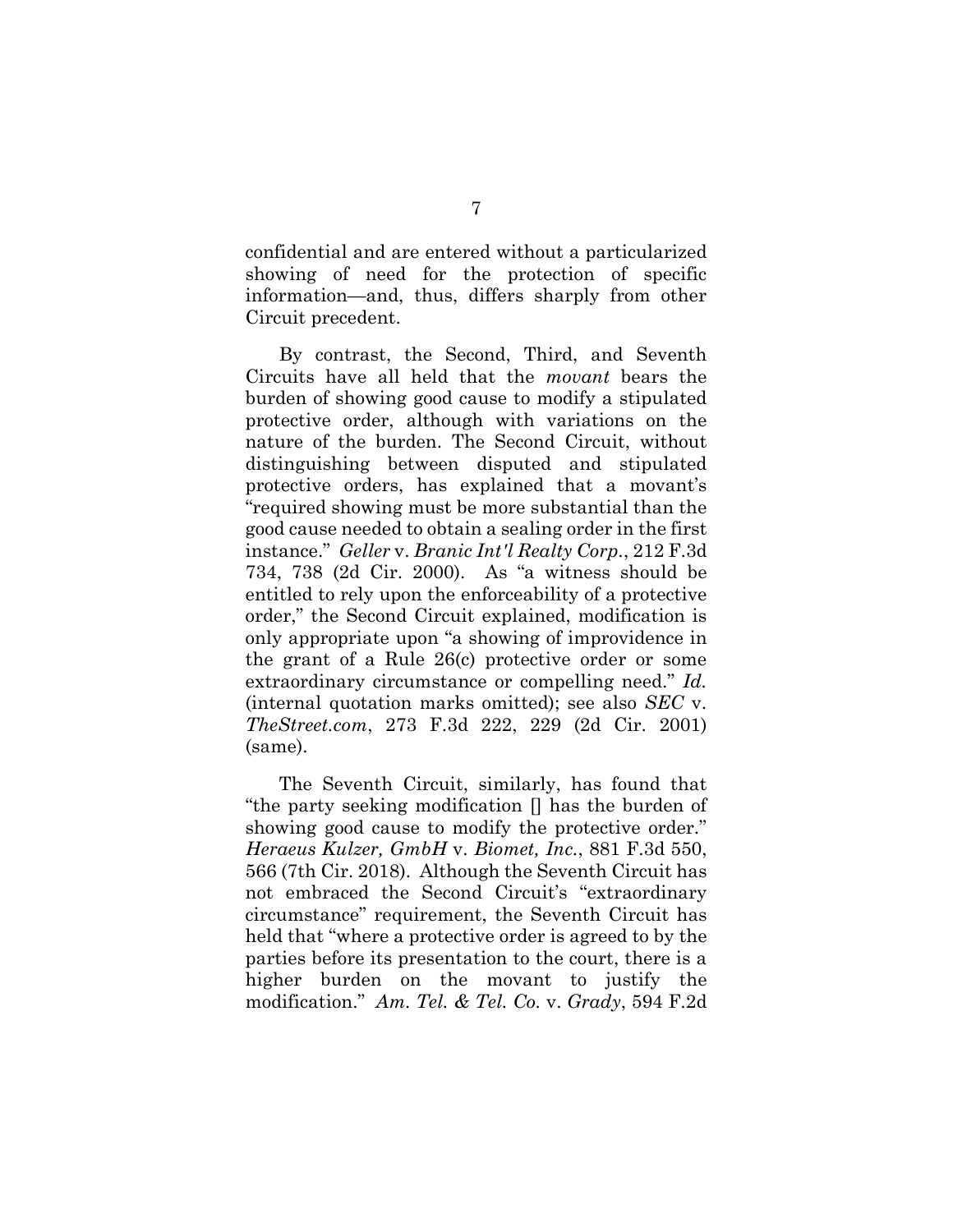<span id="page-14-1"></span>594, 597 (7th Cir. 1978) (per curiam); *see also Heraeus Kulzer*, 881 F.3d at 567 (describing party's burden as "even higher" because that party "agreed to the protective orders at issue").

<span id="page-14-2"></span>The Third Circuit, for its part, has explained that the "party seeking to modify the order of confidentiality must come forward with a reason to modify the order." *Pansy* v. *Borough of Stroudsburg*, 23 F.3d 772, 790 (3d Cir. 1994). Viewing the Second Circuit's "extraordinary circumstance" standard as "too stringent," the Third Circuit holds that courts should apply "the same balancing test that is used in determining whether to grant [protective] orders in the first instance," but may consider "the reliance by the original parties on the confidentiality order" in applying this test. *Id.* 

<span id="page-14-4"></span><span id="page-14-3"></span><span id="page-14-0"></span>The Ninth Circuit's approach to stipulated protective orders provides yet another fracture point. While recognizing that "courts generally make a finding of good cause before issuing a protective order," the Ninth Circuit has noted that "a court need not do so where . . . the parties stipulate to such an order." *In re Roman Cath. Archbishop of Portland in Oregon*, 661 F.3d 417, 424 (9th Cir. 2011). In such an instance, "[w]hen the protective order 'was a stipulated order and no party ha[s] made a 'good cause' showing,' then 'the burden of proof \* \* \* remain[s] with the party seeking protection.'" *Id.* (quoting *Phillips ex rel. Ests. of Byrd* v. *Gen. Motors Corp*., 307 F.3d 1206, 1211 n.1 (9th Cir. 2002); see also *Beckman Indus., Inc.* v. *Int'l Ins. Co*., 966 F.2d 470, 475 (9th Cir. 1992) (describing the Second Circuit's approach as "incompatible with our circuit's law.").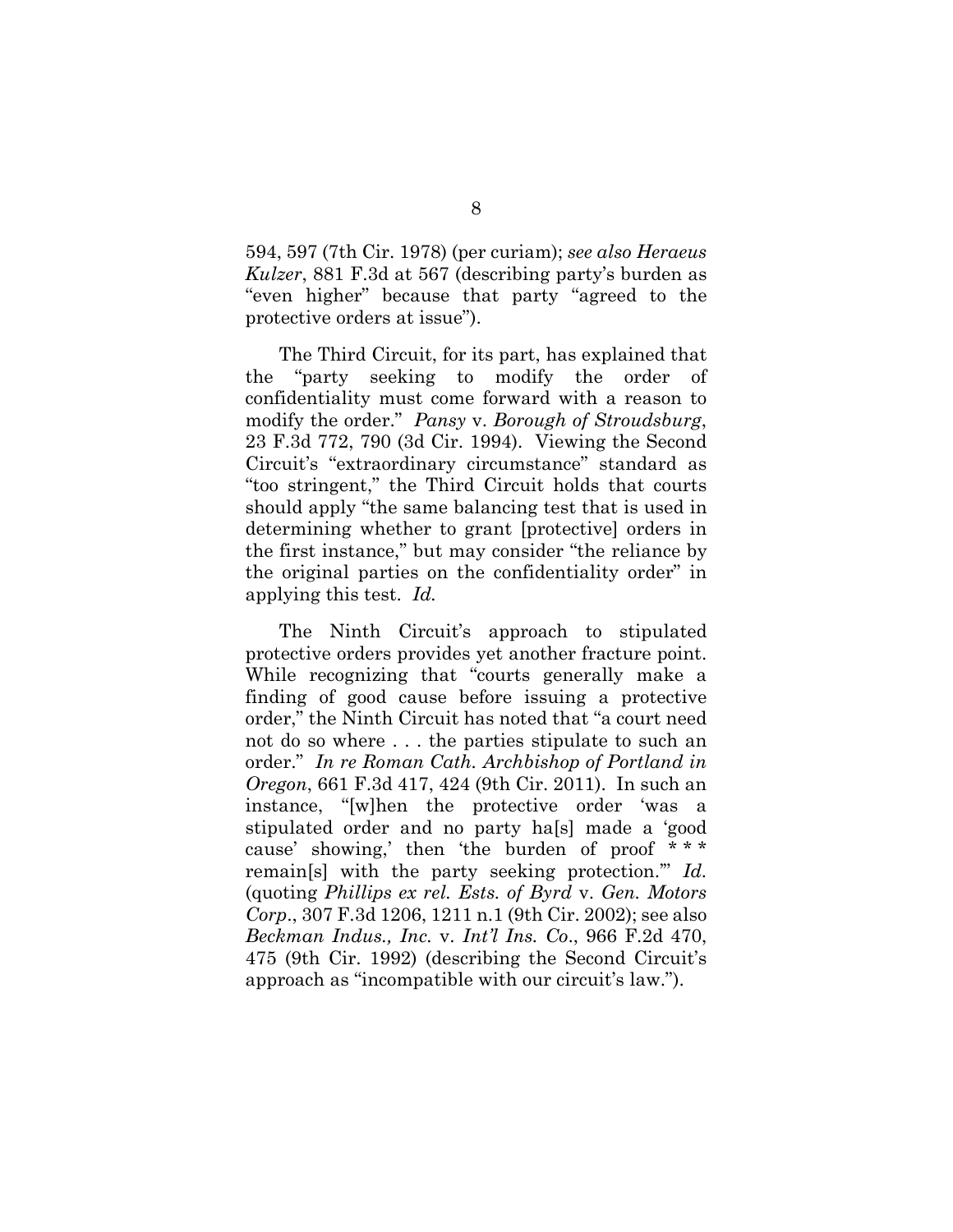<span id="page-15-2"></span><span id="page-15-1"></span><span id="page-15-0"></span>In explaining its reasoning, the Ninth Circuit stated that a district court may enter a stipulated protective order without making a finding of good cause—and that, in such circumstances, the burden of modifying such a protective order would fall on the party seeking continued protection. But, unlike the Eleventh Circuit, the Ninth Circuit did not create a categorical rule that *all* stipulated protective orders would be treated as though no particularized showings of good cause had been made. Reflecting this distinction, some district courts in the Ninth Circuit have continued to make good cause findings prior to entering stipulated protective orders. See, *e.g., Oakley Inc.* v. *Nike Inc.,* No. SACV122138JVSANX, 2013 WL 12413167, at \*1 (C.D. Cal. Oct. 8, 2013) (rejecting proposed protective order because "[g]ood cause must be shown even if the applicants stipulate to the issuance of the protective order."). Others, however, have seemingly relied on the language in *In re Archbishop* to enter stipulated protective orders without any such finding. See, *e.g., Ledford* v. *Idaho Dep't of Juv. Corr*., No. 1:12-CV-00326-BLW, 2013 WL 5798682, at \*1 (D. Idaho Oct. 28, 2013) (explaining that "[i]f the parties stipulate to a protective order—as they did here—the district court may enter a protective order without first finding good cause," and "[i]f a party to this stipulated protective order later wishes to release protected documents, the party opposing disclosure . . . must establish good cause to continue the protective order."). Under *In re Archbishop*, motions to modify the orders in *Oakley* and *Ledford* would be treated differently: the movant in *Oakley* would bear the burden while the party seeking to maintain the status quo in *Ledford* would bear the burden.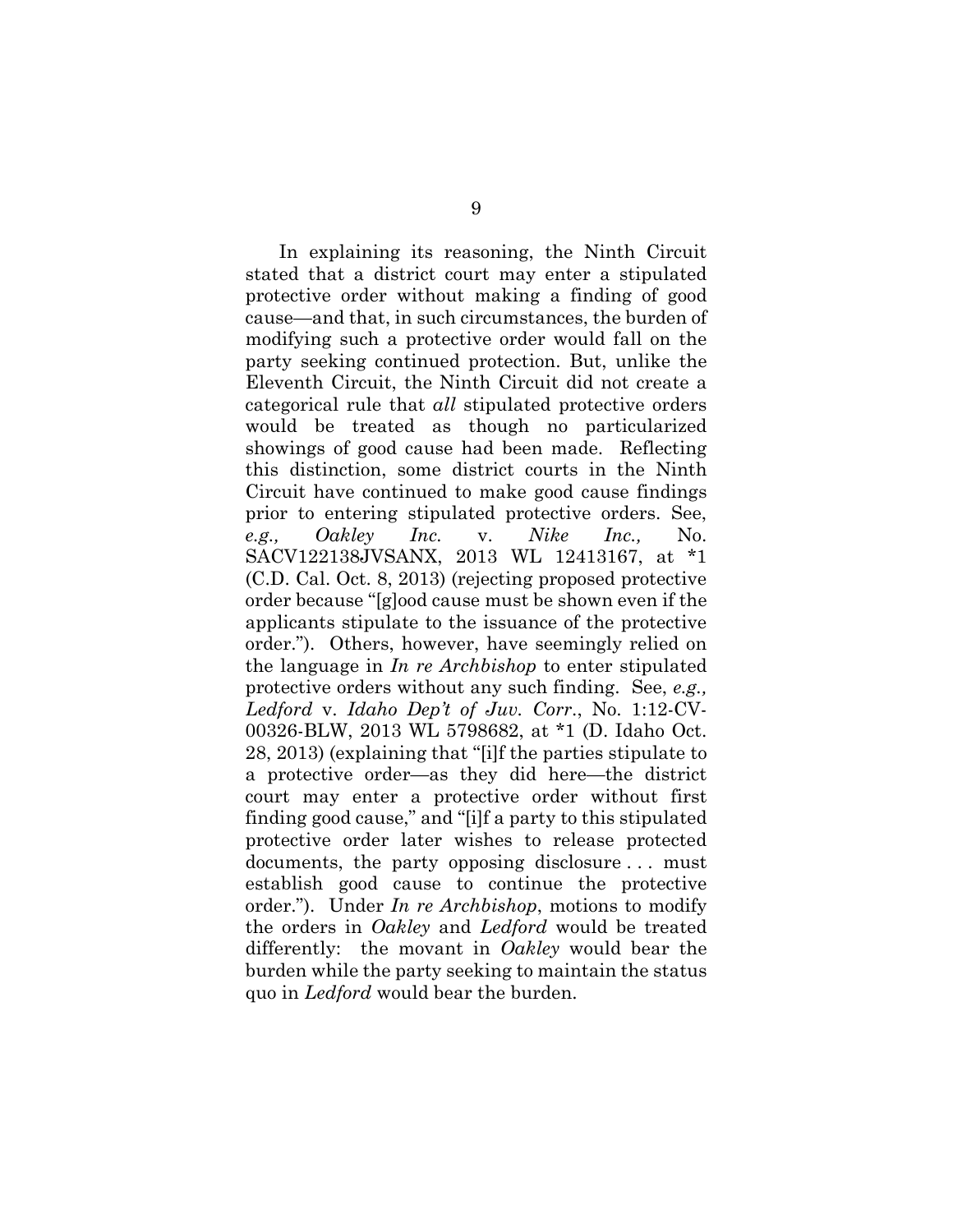<span id="page-16-4"></span><span id="page-16-1"></span>This jurisprudential splintering has also extended to district courts in other circuits, illustrating the breadth of the inconsistency. District courts within the Sixth and Eighth Circuits have broadly followed the approach of the Second and Seventh Circuits, referring to a "heightened" or "higher" burden, or requiring a showing of "particular" good cause or a "compelling need" for modification. See, *e.g., Premier Dealer Servs., Inc.* v. *Allegiance Administrators, LLC*, No. 2:18-CV-735, 2021 WL 266327, at \*2 (S.D. Ohio Jan. 27, 2021) ("the party seeking modification may bear a heightened burden where, as here, the party seeking modification had agreed to the entry of the protective order"); *Children's Legal Servs. P.L.L.C* v. *Kresch*, No. CIV.A. 07-CV-10255, 2007 WL 4098203, at \*2 (E.D. Mich. Nov. 16, 2007) ("courts often note the higher burden on a movant to justify modifying a protective order that was agreed to by the parties"); *Jochims* v. *Isuzu Motors, Ltd.*, 145 F.R.D. 499, 501 (S.D. Iowa 1992) ("where a party to stipulated protective order seeks to modify that protective order, that party must demonstrate particular good cause in order to gain relief from the *agreed to* protective order"); *Guzhagin* v. *State Farm Mut. Auto. Ins. Co*., No. CIV. 07-4650 JRT/FLN, 2009 WL 294305, at \*2 (D. Minn. Feb. 5, 2009) (movant "satisfied its burden by demonstrating compelling need for modification" of stipulated protective order).

<span id="page-16-3"></span><span id="page-16-2"></span><span id="page-16-0"></span>Courts in the First and D.C. Circuits, meanwhile, have taken similar approaches to the Third Circuit, and simply required movants to show "good cause" for modification of stipulated protective orders. *See, e.g., Allscripts Healthcare, LLC* v. *DR/Decision Res., LLC,*  440 F. Supp. 3d 71, 78 (D. Mass. 2020) ("A party to a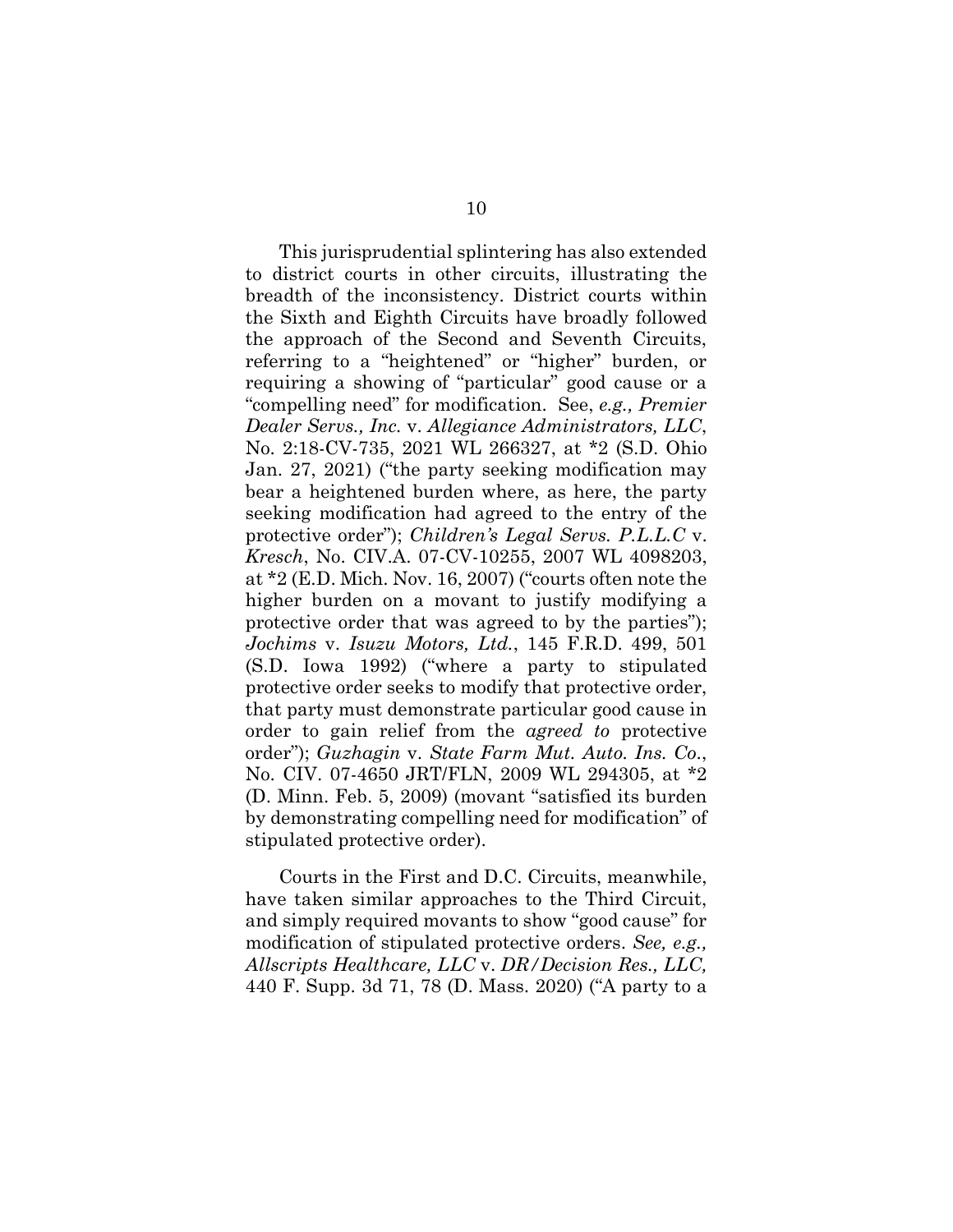<span id="page-17-2"></span>stipulated protective order seeking to modify the order must demonstrate good cause for modification"); *Münchener Rückversicherungs-Gesellschaft Aktiengesellschaft in München* v. *Northrop Grumman Risk Mgmt. Inc.*, 312 F.R.D. 686, 690 (D.D.C. 2015) ("standard for modifying" stipulated protective order is "'good cause' under Rule 26(c).")

Likewise, in the Tenth Circuit, courts have required movants to show "reasonable need" for modification, and specifically contrasted this standard to "courts requir[ing] a showing of a compelling need or extraordinary circumstance." *Brigham Young Univ.* v. *Pfizer, Inc.*, 281 F.R.D. 507, 510 (D. Utah 2012); *see also Mod. Font Applications* v. *Alaska Airlines*, No. 219CV00561DBBCMR, 2021 WL 364189, at \*5 (D. Utah Feb. 3, 2021).

<span id="page-17-1"></span><span id="page-17-0"></span>Taken together, these cases illustrate both the divided and uncertain nature of the jurisprudence on modification of stipulated protective orders and the ubiquity of the issue. This split is of great consequence, both to individual litigants and to the judicial system as a whole.

<span id="page-17-3"></span>With respect to the former, litigants need consistent rules about protective orders in order to make informed decisions throughout the life of a litigation. Absent a protective order, a party must weigh the benefits of litigating claims with the risk of public disclosure of information that "could be damaging to reputation and privacy" or closelyguarded trade secrets. *Seattle Times*, 467 U.S. at 34- 35. Litigants, accordingly, assess the possibility of obtaining a protective order and rely on entered protective orders in deciding both how to respond to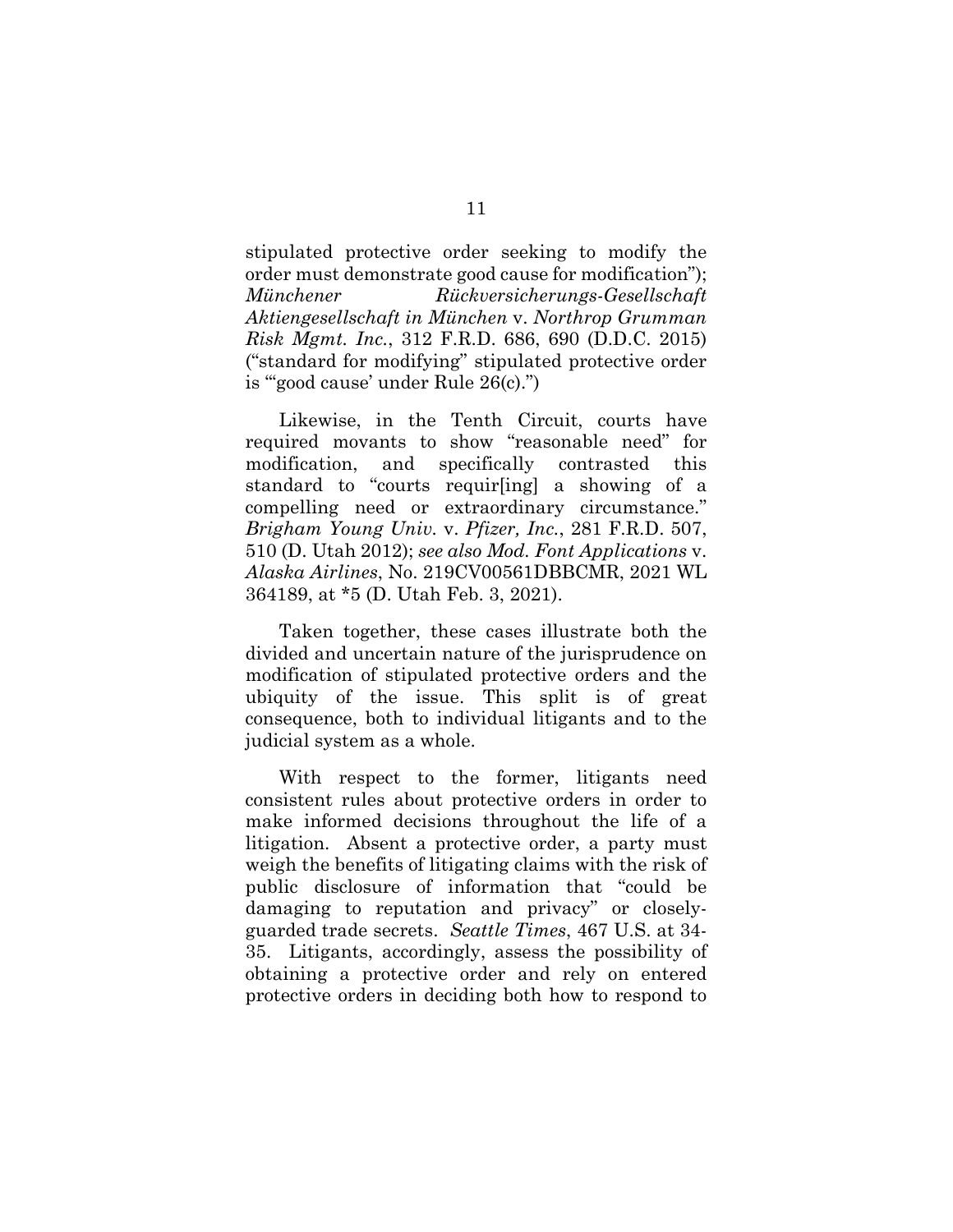requests for discovery and whether and how to proceed with litigation at all. *See, e.g.,* Endo, 53. U.C. Davis L. Rev. at 1262-64 (noting, *inter alia*, the "low risk tolerance" for disclosure of trade secrets).

Given the practical significance of protective orders, the rules surrounding modification are equally consequential. If, as the Eleventh Circuit suggests, disputed and stipulated protective orders categorically carry different standards for modification, litigants may contest discovery terms they would otherwise not oppose in order to obtain a disputed protective order. Such an outcome would increase the burden on the judiciary, impede efficient litigation, and undermine Rule 26's directive to "in good faith confer."

<span id="page-18-0"></span>Moreover, this circuit split may expose litigants to unforeseen disclosure risks while leaving them without a clear path for recourse. This is particularly evident in the context of multidistrict litigation, which has experienced a "surge" of cases. *China Agritech, Inc.* v. *Resh*, 138 S. Ct. 1800, 1811 (2018). Parties should not be required to roll the dice with respect to the standard for modification based on the district where a case is centralized and whether a request for modification is brought before or after remand to the transferee courts. *See also* Pet. at 24-25. This Court's review is needed to resolve this widespread and recurring inconsistency concerning a common tool of civil procedure.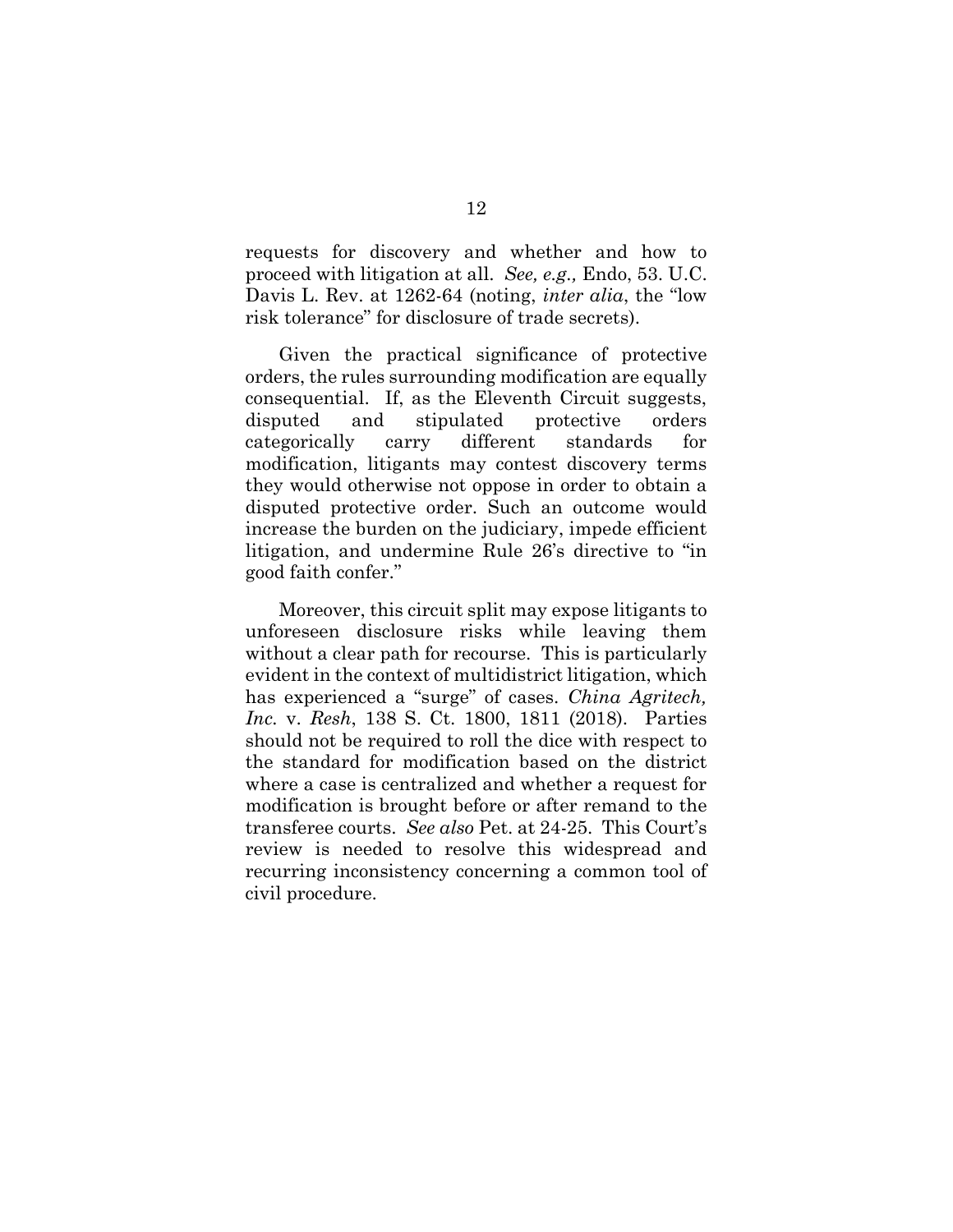#### **II. The Eleventh Circuit Erred In Treating Stipulated Protective Orders Differently Than Contested Ones**

<span id="page-19-0"></span>The decision below did not merely sharpen a circuit split. It is also wrong. There is no basis in law for differentiating between stipulated and contested protective orders.

Federal Rule of Civil Procedure 26(c)(1) provides that a district court "may, for good cause, issue an order to protect a party or person from annoyance, embarrassment, oppression, or undue burden or expense." The Rules do not distinguish between disputed and stipulated protective orders, and do not create any exceptions to the requirement that a protective order be issued for "good cause."

<span id="page-19-1"></span>In the decision below, the Eleventh Circuit noted that, notwithstanding the "good cause" requirement of Rule 26, "district courts often issue stipulated protective orders without finding good cause." *In re: Chiquita Brands*, 965 F.3d at 1249. The court based its modification analysis on the premise that the underlying protective order had not been subject to a good cause finding: because the "party seeking continued protection from the stipulated order (i.e., the party opposing the modification) had never established good cause for the protection in the first place," the Eleventh Circuit held, "we placed the burden of establishing good cause in the first instance on the party seeking the protection." *Id.* at 1250. Accordingly, "the party seeking the stipulated order's protection must satisfy Rule 26(c)'s good cause standard." *Id.*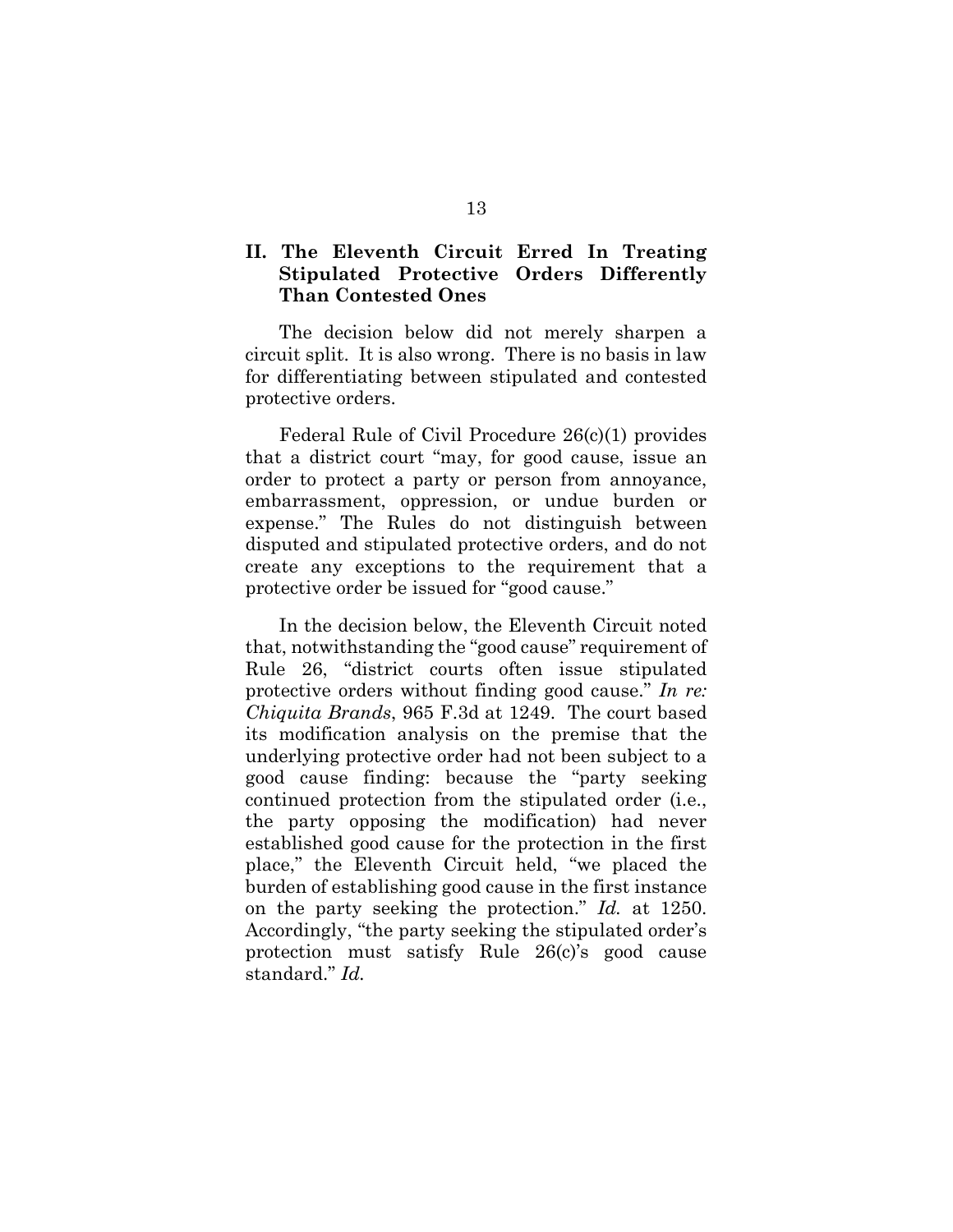This rationale, however, runs counter to the plain text of Rule 26, as well as to a wealth of authority from other circuits and legal scholarship. There is no basis in the Federal Rules for a court to approve a stipulated protective order without conducting an independent assessment of good cause. To the contrary, "[t]hough parties often will stipulate to the entry of a discovery protective order, it is the court that ultimately must enter the order, and the court may do so only in compliance with Rule 26(c)'s good cause requirement." 1 Steven S. Gensler, *Federal Rules of Civil Procedure, Rules and Commentary*, Rule 26 (2021 ed.). Stipulated orders "are not authorized simply on the requesting parties' say-so," as "[e]ven when the parties consent, the court may not enter an order unless Rule 26(c) is satisfied." Wright & Miller, § 2035.

<span id="page-20-3"></span><span id="page-20-2"></span><span id="page-20-1"></span><span id="page-20-0"></span>Multiple courts have expressly recognized this obligation. In *Pansy*, the Third Circuit stressed that "whether an order of confidentiality is granted at the discovery stage or any other stage of litigation, including settlement, good cause must be demonstrated to justify the order." 23 F.3d at 786. "[S]imply because courts have the power to grant orders of confidentiality does not mean that such orders may be granted arbitrarily." *Id.* at 785 (describing the "[d]isturbing" practice of courts that "routinely sign orders which contain confidentiality clauses without considering the propriety of such orders"). The Seventh Circuit has likewise explained that "[i]n deciding whether to issue a stipulated protective order, the district court must independently determine if 'good cause' exists." *Jepson, Inc.* v. *Makita Elec. Works, Ltd.,* 30 F.3d 854,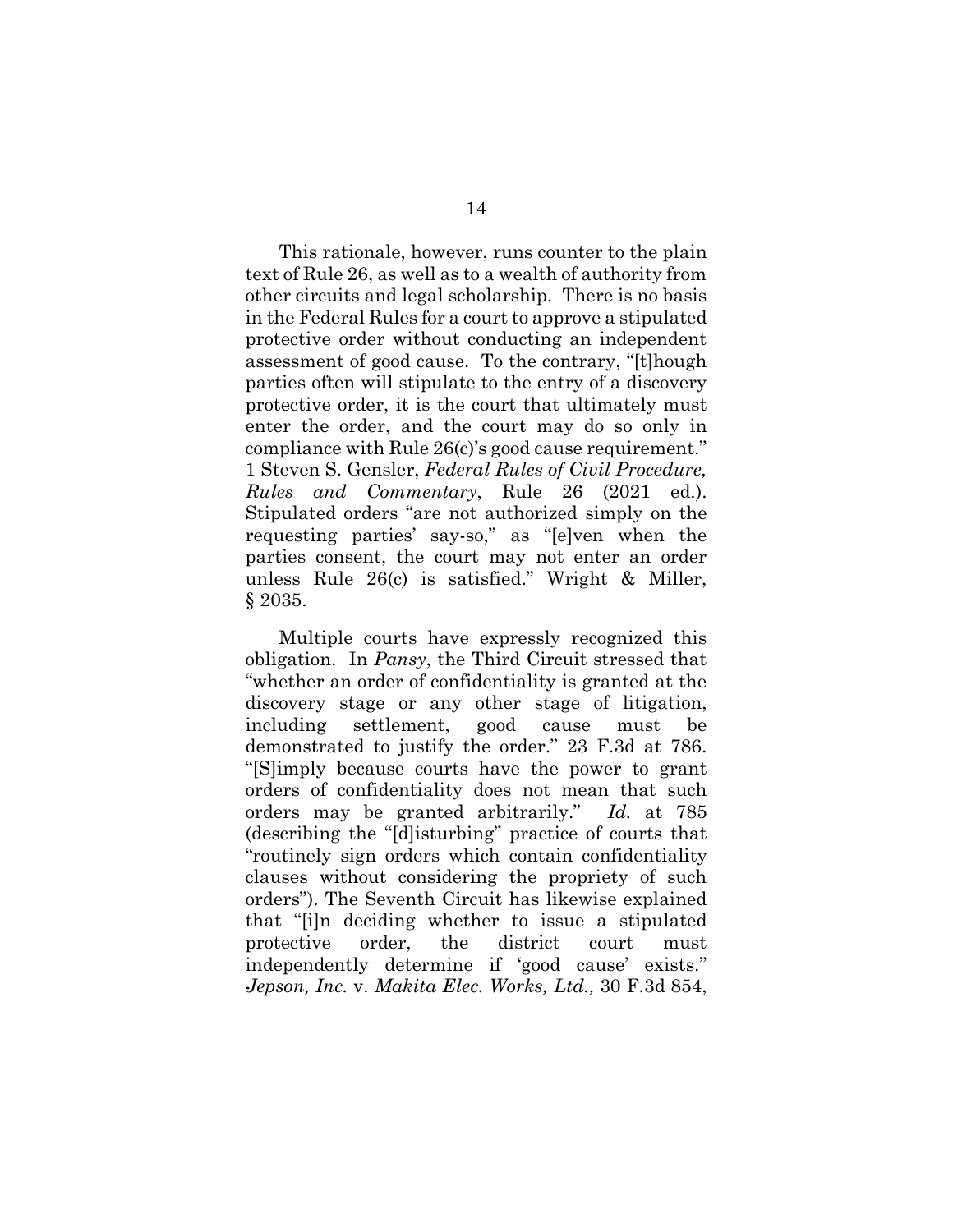<span id="page-21-4"></span><span id="page-21-3"></span>858 (7th Cir. 1994); see also *Procter & Gamble Co.* v. *Bankers Tr. Co.,* 78 F.3d 219, 227 (6th Cir. 1996) ("Rule 26(c) allows the sealing of court papers only 'for good cause shown' to the court."); *Pub. Citizen* v. *Liggett Grp., Inc.*, 858 F.2d 775, 789 (1st Cir. 1988) (a party's "privacy and litigative efficiency concerns" cannot "limit[] a district court's ability to *deny* protection under Rule 26(c), even when no good cause is shown").

<span id="page-21-2"></span><span id="page-21-0"></span>Additionally, even *Chicago Tribune*—the case upon which the Eleventh Circuit purported to rely in its order below—did not hold that "[w]hen faced with a motion to modify to a *stipulated* protective order, the party seeking the stipulated order's protection must satisfy Rule 26(c)'s good cause standard." *In re Chiquita Brands*, 965 F.3d at 1250 (citing *Chicago Tribune Co.* v. *Bridgestone/Firestone, Inc.*, 263 F.3d 1304 (11th Cir. 2001) (per curiam)). The court in *Chicago Tribune* simply cited a section of the Manual for Complex Litigation that refers to umbrella protective orders in which no particularized showing of need are made. But the Manual readily acknowledges that umbrella orders can be understood as merely postponing the court's scrutiny, not eliminating it altogether. *See* Ann. Manual Complex Lit. § 11.432 (4th ed. 2004) (citing *John Does I–VI v. Yogi*, 110 F.R.D. 629, 632 (D.D.C. 1986)).

<span id="page-21-5"></span><span id="page-21-1"></span>Unlike the Eleventh Circuit in the decision below, the Manual also distinguishes stipulated umbrella orders from stipulated particularized protective orders. *Id.* And, while umbrella protective orders probably are always stipulated, not all stipulated protective orders are umbrella orders. The Eleventh Circuit's misreading of *Chicago Tribune* seems to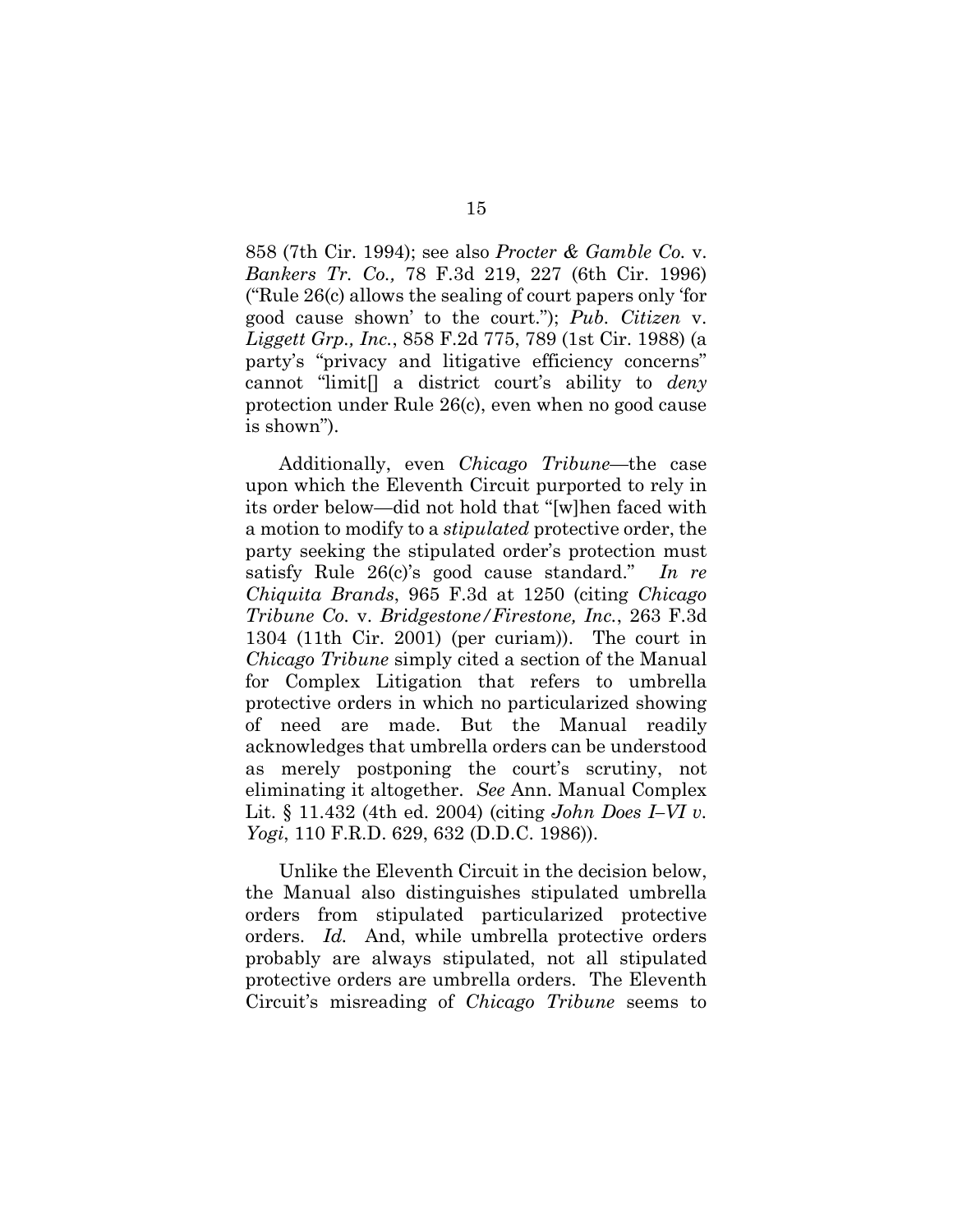either imagine that all stipulated protective orders are umbrella orders or that only party contestation can ensure that a district court can engage in a robust analysis as to the necessity of any protection. In so doing, the Eleventh Circuit simultaneously disregards Rule 26(c) and takes away the possibility that a district court could and would undertake the mandated good-cause analysis upon the initial application of the parties.

<span id="page-22-1"></span><span id="page-22-0"></span>The good cause requirement reflects the important public role played by trial courts, as the institutions "in the best position to weigh fairly the competing needs and interests of parties affected by discovery." *Seattle Times*, 467 U.S. at 36. It also safeguards "the common law's presumption of a right of access to public documents," as it allows courts to balance party showings of need with "the public's interest based on the stage of litigation." Endo, 53. U.C. Davis L. Rev. at 1283; *see also id.* at 1257. Bypassing the good cause analysis "would be tantamount to permitting the parties to control the use of protective orders," a proposal which the Judicial Conference of the United States has specifically considered and rejected. *Glenmede Tr. Co.* v. *Thompson*, 56 F.3d 476, 485, n.15 (3d Cir. 1995) (describing proposed amendment to Rule 26(c) that would permit entry of a protective order "for good cause shown or on stipulation of the parties"). Instead, "where the parties share an interest—here, in secrecy—that may diverge from that of the public, courts should not simply rubber-stamp partyproposed orders," but continue to conduct "a true independent examination." Endo, 53. U.C. Davis L. Rev. at 1254, 1286.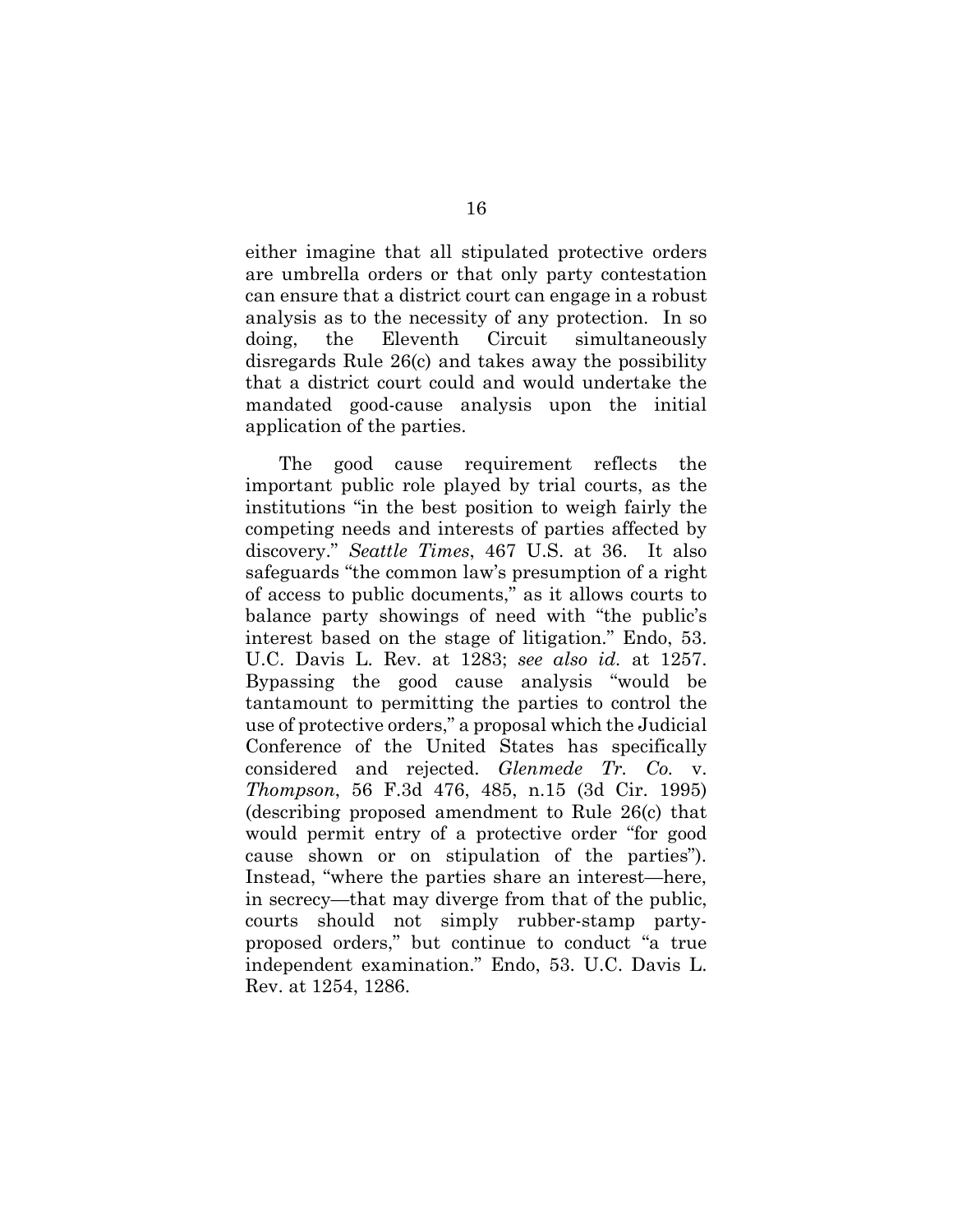Enforcing the consistent application of Rule  $26(c)(1)$  to both stipulated and disputed protective orders does not diminish other required confidentiality showings or curtail the public right of access to judicial documents. While the "good cause" standard governs protective orders concerning unfiled confidential discovery, litigants seeking to file documents under seal, for instance, must continue to meet "the vastly more demanding standards for sealing off judicial records from public view." *Shane Grp., Inc.* v. *Blue Cross Blue Shield of Mich*., 825 F.3d 299, 307 (6th Cir. 2016); *see also* Endo, 53. U.C. Davis L. Rev. at 1288 (describing the "common mistake of law in the entered stipulated protective orders wherein the standard for filing materials under seal is conflated with that for keeping unfiled discovery confidential."). Addressing the deepening circuit split surrounding Rule 26 and the standard for modification of stipulated protective orders will provide important clarity on a widely, but inconsistently, utilized tool of civil litigation practice.

#### <span id="page-23-1"></span><span id="page-23-0"></span>**CONCLUSION**

The petition for a writ of certiorari should be granted.